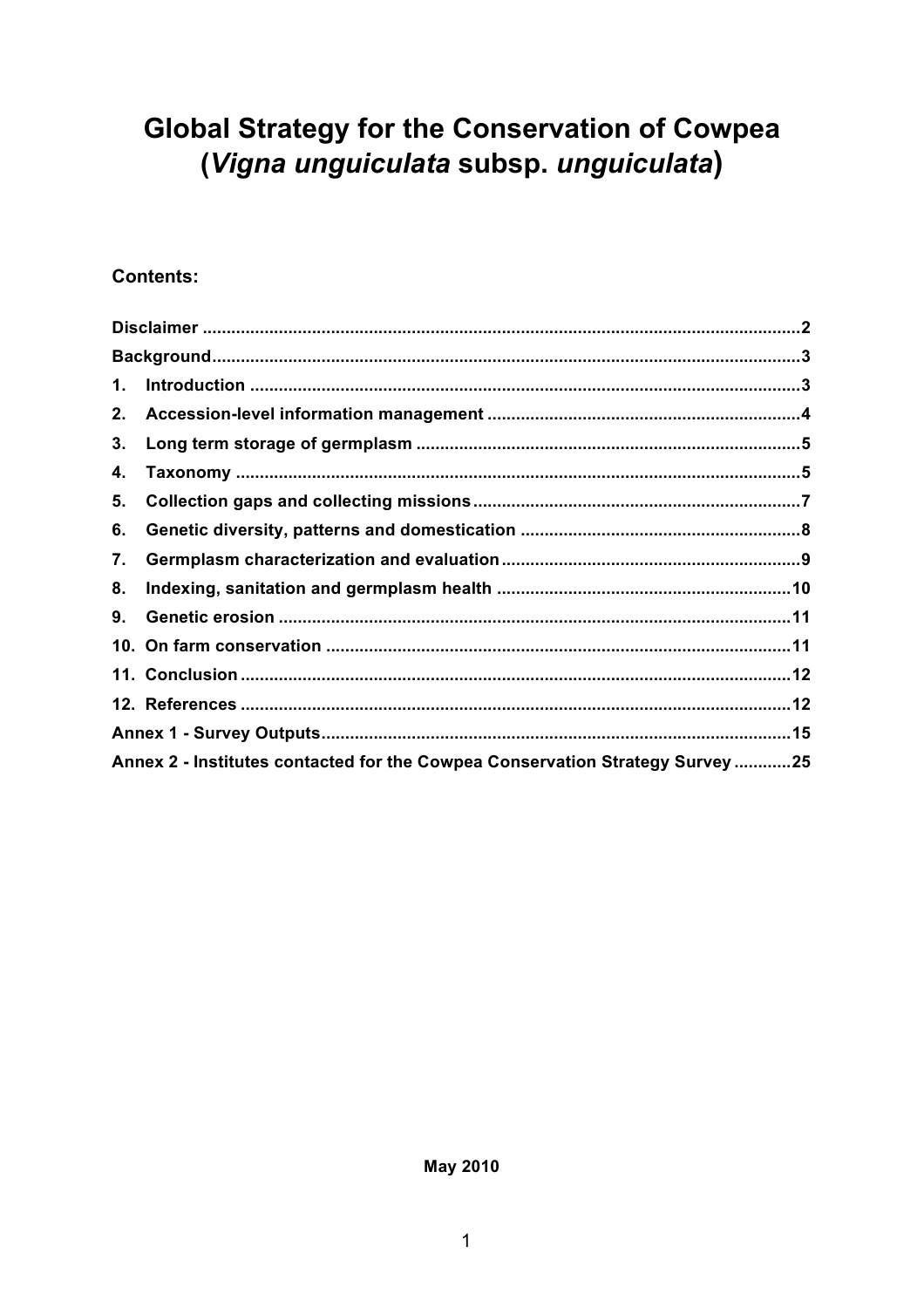### **Disclaimer**

This document, developed with the input of a large number of experts, aims to provide a framework for the efficient and effective *ex situ* conservation of globally important collections of cowpea (*Vigna unguiculata* subsp. *unguiculata*).

The Global Crop Diversity Trust (the Trust) provided support for this initiative and considers this document to be an important framework for guiding the allocation of its resources. However, the Trust does not take responsibility for the relevance, accuracy or completeness of the information in this document and does not commit to funding any of the priorities identified.

This strategy document (dated May 2010) is expected to continue to evolve and be updated as and when circumstances change or new information becomes available.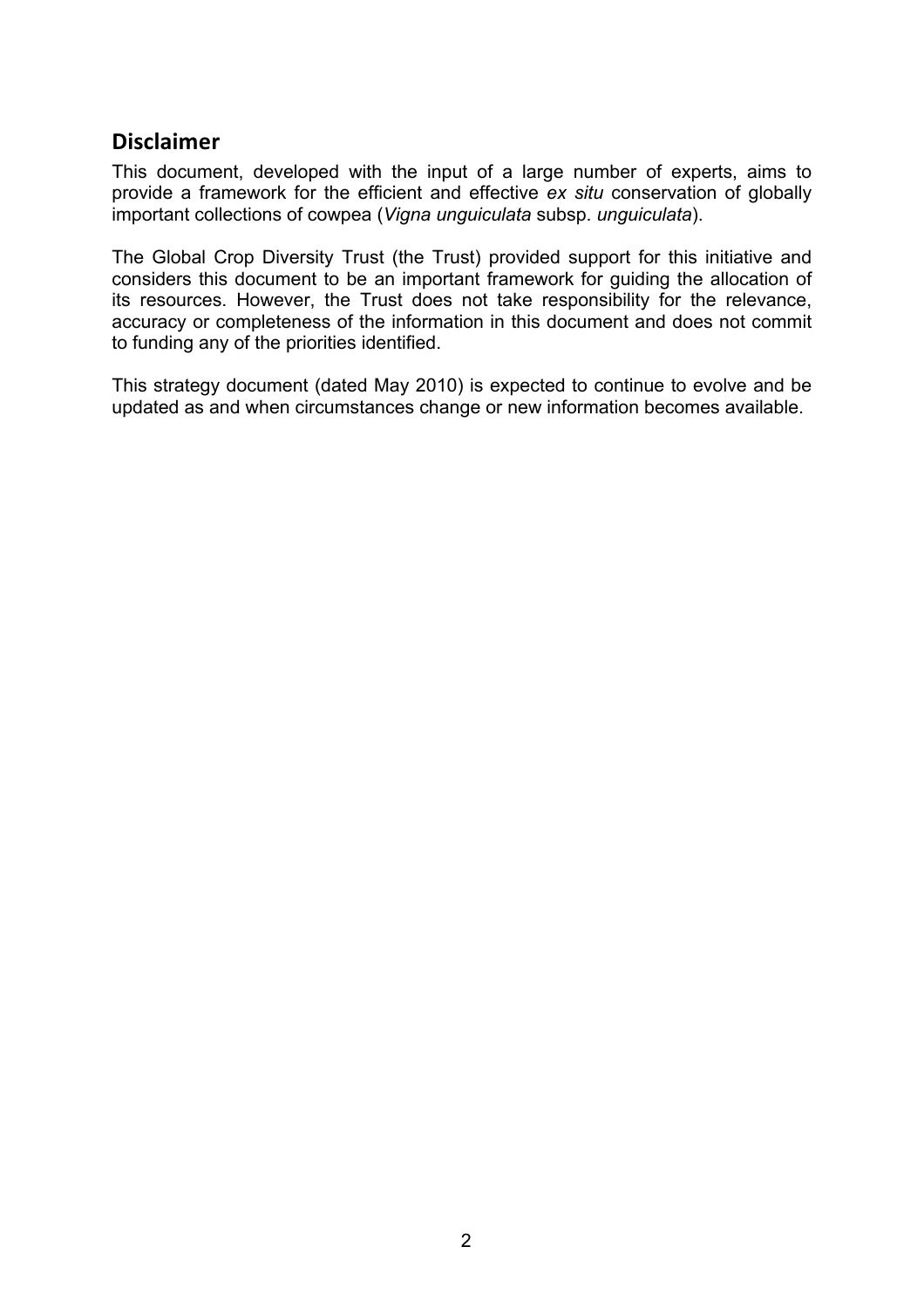## **Global
Strategy
for
the
Conservation
of
Cowpea (***Vigna
unguiculata* **subsp.***unguiculata***)**

### **Background**

In 2008, IITA, the International Institute of Tropical Agriculture, was commissioned by the Global Crop Diversity Trust to lead the development of a global conservation strategy for genetic resources of cowpea and its wild relatives, with an emphasis on Africa.

The strategy involved**:** 

- 1. A survey on cowpea genetic resources conservation and use (collections, facilities, human resources, ongoing research, networks).
- 2. An international expert consultation to discuss the state of cowpea conservation and use in Africa and draw recommendations.
- 3. The writing up of the present document, which captures survey results and experts' recommendations on key elements of a global conservation strategy.

Project coordinators: Dominique Dumet and Christian Fatokun.

Cowpea experts: Luigi Guarino, Remy Pasquet, Lava Kumar, Jeff Ehlers, Sarah Hearne, Remi Akande, Sunday Aladele, Joseph Mligo, Raymond Vodouhe, Kai Sonder, Ousmane Boukar.

### **1. Introduction**

Cowpea (*Vigna unguiculata* subsp. *unguiculata* (L.) Walp.) grain is a major source of protein in the diets of sub-Saharan Africa, where the bulk of it is produced and consumed. The plant is also used as a fodder, and dual purpose varieties are increasingly important in Nigeria. Cultivated cowpea is also known as black eye pea or southern pea (USA), and *niebe* (West Africa), as well as crowder pea, marble pea or China pea in other parts of the world. In Nigeria, the biggest producer worldwide, it is called *wanke* and *ewa* respectively in the northern and southwestern parts of the country.

Cultivated cowpea is found in a wide range of agro-ecologies, ranging from the humid savannah to the dry Sahelian region of tropical Africa. Significant diversity in *V. unguiculata* is also encountered in India, where it was known in Sanskritic times (Purseglove 1977). According to Ng and Marechal (1985), cowpea was introduced to India through East Africa approximately 2,200 BP. In India and South East Asia the diversification gave rise to the cultigroup Biflora which is used as a pulse,cover crop as well as consume green as yard-long-bean (var. *sesquipedalis*). The early Romans and Greeks also used cowpea, then referred to as *phaseolus*.

Cowpea is a member of the family Leguminosae, subfamily Papilionoideae, tribe Phaseolineae, genus *Vigna*. It belongs to the section *Catiang* of the subgenus *Vigna* (Savi) Verdc. Padulosi and Ng (1997) postulated that the immediate progenitor of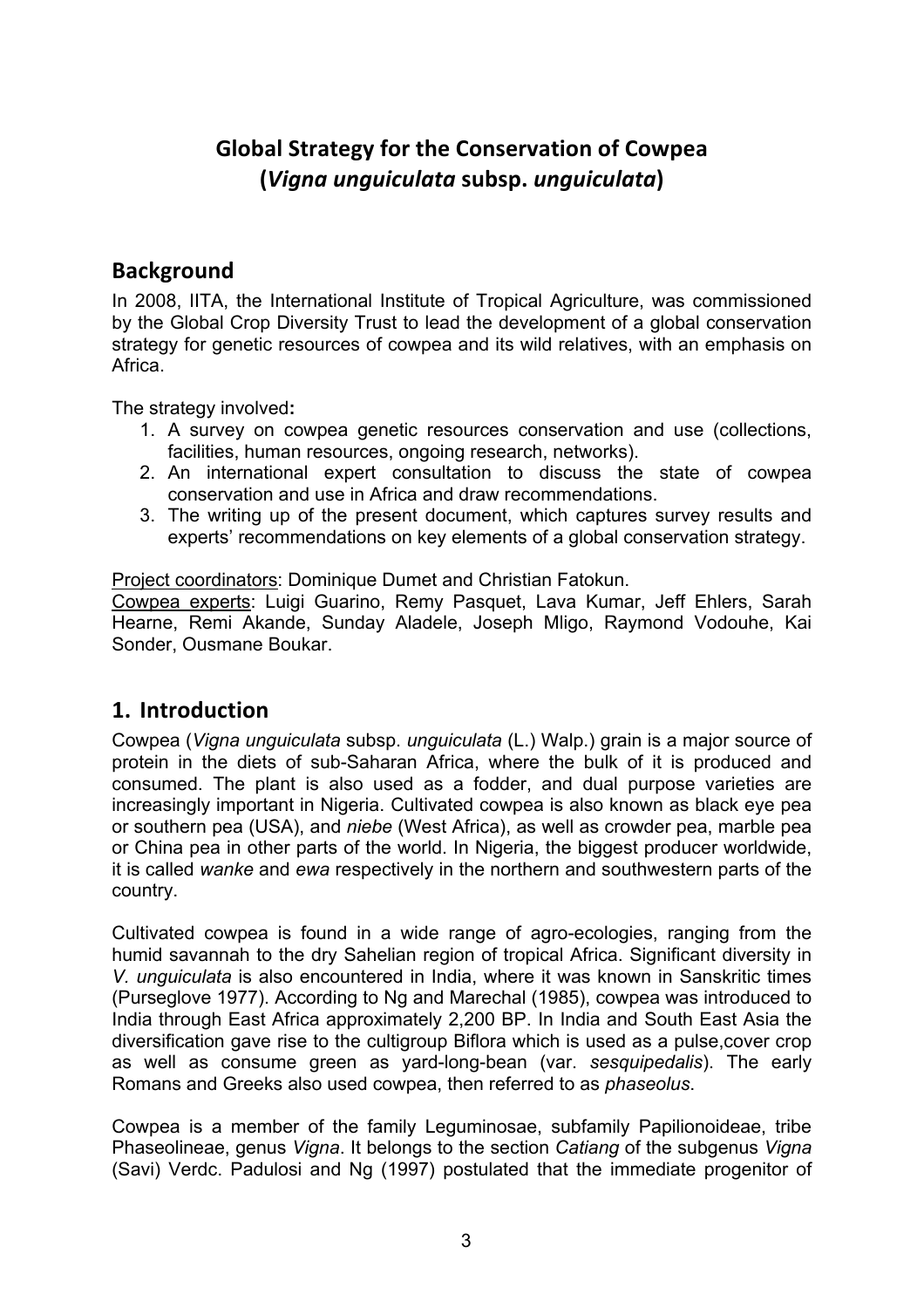cultivated cowpea is *V. unguiculata* ssp. *dekindtiana* sensu Verdc. (*V. unguiculata* var. *spontanea* (Schweinf.) Pasquet). This is an idea shared by Pasquet (1999). The classification and nomenclature of cowpea and its wild relatives (*V. unguiculata*) are presented in Table 1.

|          |  | Table 1: Classification and nomenclature of the wild Vigna unguiculata species |  |  |  |
|----------|--|--------------------------------------------------------------------------------|--|--|--|
| complex. |  |                                                                                |  |  |  |

| Verdcourt (1970)                                                            | <b>Marechal et al</b><br>(1978)                                                                                       | <b>Mithen (1993)</b>                                                             | Padulosi (1993)                                               | Pasquet (1993/98)                                                                                                                               |
|-----------------------------------------------------------------------------|-----------------------------------------------------------------------------------------------------------------------|----------------------------------------------------------------------------------|---------------------------------------------------------------|-------------------------------------------------------------------------------------------------------------------------------------------------|
| V. unguiculata<br>ssp. unguiculata<br>ssp. sesquipedalis<br>ssp. cylindrica | V. unquiculata<br>ssp. unguiculata<br>cv.gr. Unguiculata<br>cv.gr. Biflora<br>cv.gr. Sesquipedalis<br>cv.gr. Textilis | V. unquiculata<br>ssp. unquiculata<br>cv.gr. Unguiculata<br>cv.gr. Sesquipedalis |                                                               | V. unguiculata<br>ssp. unguiculata<br>cv.gr. Unquiculata<br>cv.gr. Biflora<br>cv.gr. Melanophthalmus<br>cv.gr. Sesquipedalis<br>cv.gr. Textilis |
| ssp. dekindtiana                                                            | ssp. dekindtiana<br>var. dekindtiana                                                                                  | ssp. dekindtiana<br>var. dekindtiana                                             | ssp. dekindtiana<br>var. dekindtiana                          | ssp. unguiculata<br>var. spontanea                                                                                                              |
| ssp. dekindtiana                                                            | ssp. dekindtiana<br>var. dekindtiana                                                                                  | ssp. dekindtiana<br>var. huillensis                                              | ssp. dekindtiana<br>var huillensis                            | ssp. dekindtiana                                                                                                                                |
| ssp. dekindtiana                                                            | ssp. dekindtiana<br>var. dekindtiana                                                                                  |                                                                                  | ssp. dekindtiana<br>var. congolensis                          | ssp. alba                                                                                                                                       |
| ssp. dekindtiana                                                            | ssp. dekindtiana<br>var. dekindtiana                                                                                  |                                                                                  | ssp. dekindtiana<br>var. grandiflora                          | ssp. baoulensis                                                                                                                                 |
| ssp. mensensis                                                              | ssp. dekindtiana<br>var. mensensis                                                                                    |                                                                                  | ssp. dekindtiana<br>var. ciliolata                            | ssp. letouzeyi<br>ssp. burundiensis                                                                                                             |
| ssp. mensensis                                                              | ssp. dekindtiana<br>var. mensensis                                                                                    | ssp. dekindtiana<br>var. mensensis                                               | ssp. dekindtiana<br>var. ciliolata                            | ssp. pawekiae<br>ssp. aduensis                                                                                                                  |
| Vigna tenuis                                                                | ssp. tenuis                                                                                                           | ssp. dekindtiana<br>var. Tenuis                                                  | ssp. tenuis<br>var. tenuis<br>var. oblonga<br>var. parviflora | ssp. tenuis                                                                                                                                     |
| ssp. dekindtiana                                                            | ssp. dekindtiana<br>var. dekindtiana                                                                                  | ssp. dekindtiana<br>var. kgalagadiensis                                          | ssp. protracta<br>var. kgalagadiensis                         | ssp. stenophylla                                                                                                                                |
| var. protracta                                                              | ssp. dekindtiana<br>var. protracta                                                                                    | ssp. dekindtiana<br>ssp. protracta                                               | ssp. protracta<br>var. protracta<br>var. rhomboidea           | ssp. stenophylla                                                                                                                                |
| Vigna angustifoliolata                                                      | ssp. stenophylla                                                                                                      | ssp. dekindtiana<br>var. stenophylla                                             | ssp. stenophylla                                              | ssp. stenophylla                                                                                                                                |
| Vigna pubescens                                                             | ssp. dekindtiana<br>var. pubescens                                                                                    |                                                                                  | ssp. pubescens                                                | ssp. pubescens                                                                                                                                  |

### **2. Accession‐level
information
management**

Among the 26 germplasm holders surveyed, 36 383 and 23 013 accessions of cowpea and other *Vigna* spp are respectively reported to be maintained in *ex situ* conditions (Annex 1, survey table 1). It is presently difficult to evaluate the level of duplication among collections as well as the overall gene pool coverage. There is an urgent need to consolidate the existing passport data of all *Vigna* accessions maintained *ex situ* and to create a global inventory. Such an inventory will allow investigation of the level of duplication among existing collections and facilitate further rationalization of conservation efforts (determination of uniqueness of accession, safe duplication and collection priority). According to Jeff Ehlers, who has done this kind of collation work for 3 collections (USDA, University of California Riverside and IITA), there are 9139 unique lines at IITA, 739 at USDA and 452 at UCR.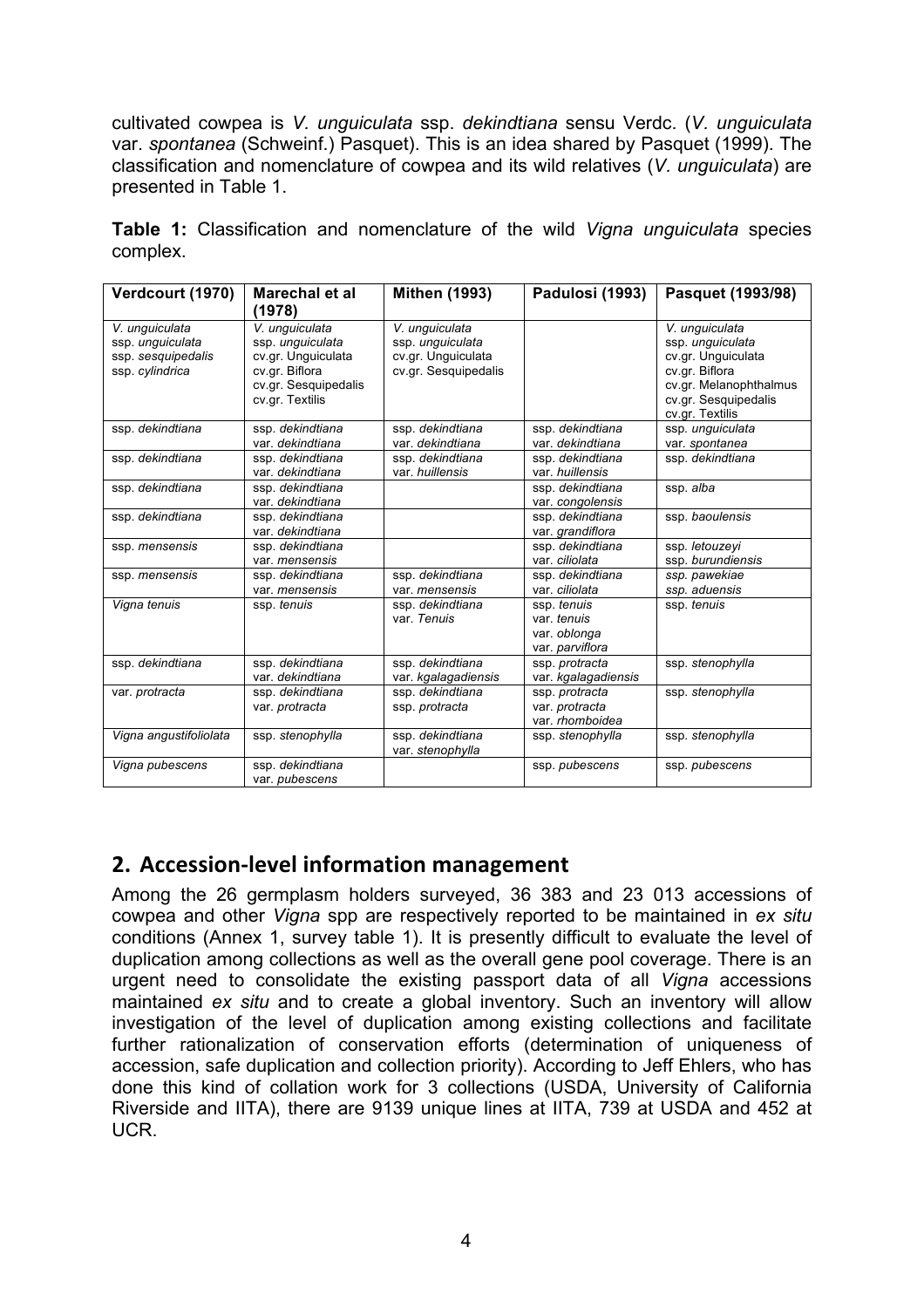Only a few germplasm holders presently use a robust data management system (Annex 1, survey table 8). The Trust is supporting USDA and Bioversity International to develop and deploy modern genebank data management software based on USDA's GRIN system. Additionally, information systems developed by CGIAR Centres, which are international public goods, are already freely available. This is the case of IITA's genebank management system, which was recently deployed at CNRA (Côte d'Ivoire).

During the expert meeting, attention was drawn to the fact that information related to new cowpea variety releases is not readily available and would be useful to the user community.

*Recommendation 1:* Develop a pilot registry starting with 4 major collections: IITA, UC Riverside, USDA and NACGRAB. The first step will involve the compilation of existing passport data into a common format for further comparison. Depending on the output, the model may be extended to all *Vigna* accessions at regional or/and global level. There are presently 2 passport matching tools available. One developed within the framework of the Global Public Good project (GPG), the other one by UC Riverside.

*Recommendation 2*: Efforts should be made to deploy sustainable information systems at national level. The information within these systems should be stored in such ways that exchange/upload between existing global/center-own systems is easily achieved.

*Recommendation 3:* Make available information on improved lines, especially pedigrees and traits of interest, and consolidate it within the West African sub-region, at least initially.

### **3. Long
term
storage
of
germplasm**

Twenty five percent of the germplasm holders reported conservation conditions not meeting international standards (Annex 1, survey table 9) and only half are presently safety duplicating their genetic resources (Annex 1, survey table 11).

*Recommendation 4:* Each accession not yet maintained in long term storage conditions should be safety duplicated in a genebank operating at international standard and backed up at the Svalbard Global Seed Vault. The curators of the NBG in Belgium, INIA in Spain, the Vavilov Institute in Russia and the South Korean genebank, as well as other germplasm holders for which information was not collected (India, Brazil), should be encouraged to safety duplicate their collections at Svalbard (Annex 1, survey table 11). Similarly, the UC Riverside germplasm should be merged with the USDA collection.

### **4. Taxonomy**

The classification and nomenclature of the wild *Vigna unguiculata* complex has been reviewed by various authors (Table 1). The cowpea primary gene pool comprises members of *Vigna unguiculata* section *Catiang* (Marechal et al., 1978*)*. *V.*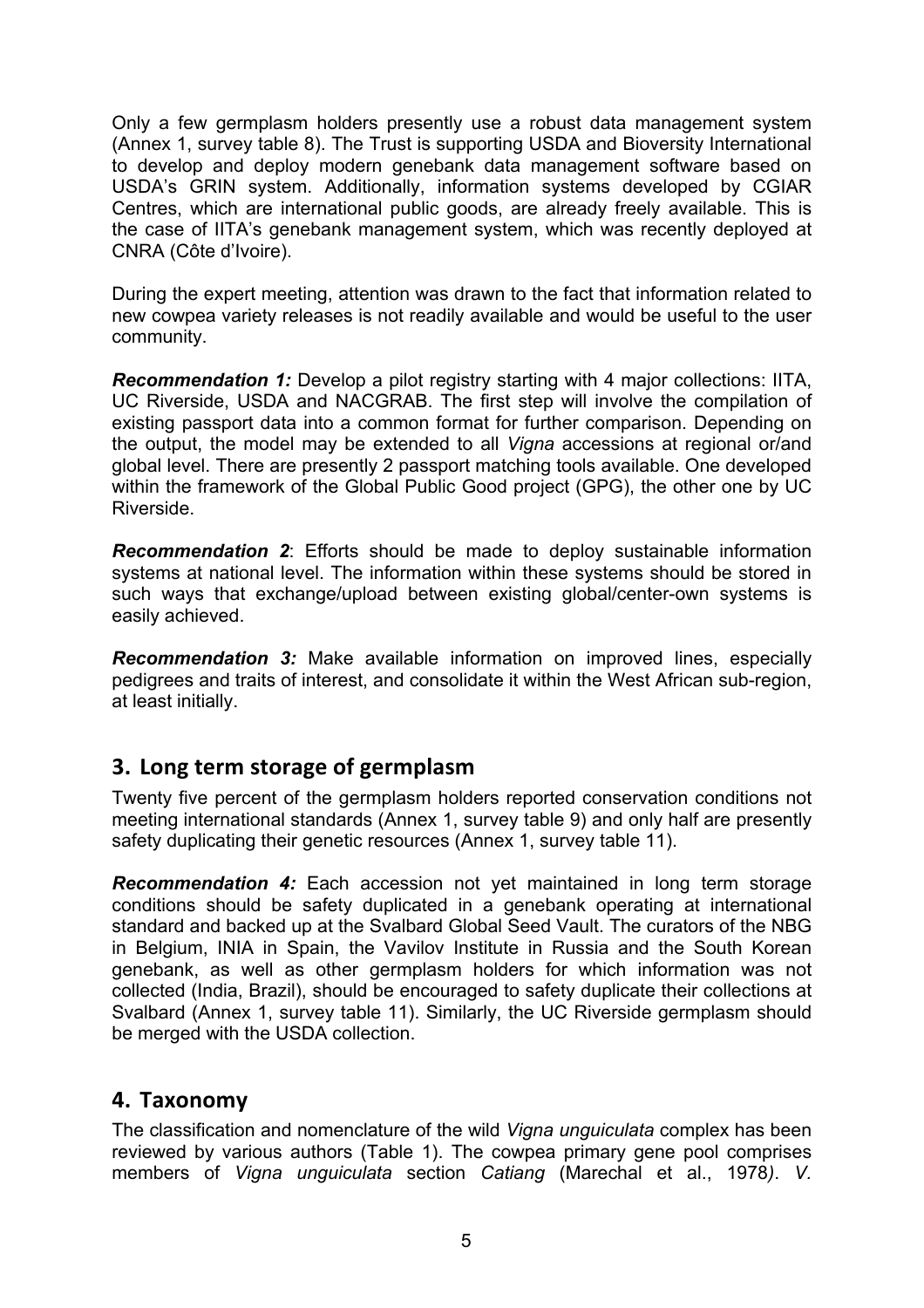*unguiculata* was initially sub-divided into four sub-species: *unguiculata* (the cultigen), *dekindtiana, tenuis* and *stenophylla* (Marechal et al., 1978). These cross with one another, including cowpea, and produce viable hybrids. However, crossing cowpea with some lines of ssp. *pubescens* remains difficult and the hybrids may require embryo rescue (Fatokun and Singh, 1987). Moreover, successful crosses between cowpea and var. *rhomboidea* are only recorded when cowpea is the female parent (Ng and Singh, 1997). More recently, Pasquet proposed the following key:

#### **Unguiculata Key (Pasquet, 2010) Domesticated cowpea progenitor, primary gene-pool Close secondary gene-pool Remote secondary gene-pool,**  Keel twisted toward left, with a marked beak 6-8 mm long, calyx-lobe 2-5 mm long, flower 24-33 mm long, pod 13-15 ovuled **subsp. dekindtiana (remote secondary)**  Keel twisted toward left with a short or without beak 1 Keel twisted toward right with a short beak up to 3 mm long 3 1 calyx-lobe 5-15 mm long, flower 20-32 mm long, pod 15-18 ovuled **subsp. pawekiae (remote secondary)** 1 calyx-lobe 2-6 mm long, pod 10-14 ovuled, 2 1 calyx-lobe 0.5-2 mm, pod 16-20 ovuled, pod black and smooth, flower 24-38 mm **subsp. baoulensis (remote secondary)** 2 linear leaflets, flower 14-21 mm **subsp. stenophylla var. stenophylla (close secondary)**  2 lobed leaflets, stem and pod scabrous, flower 14-21 mm **subsp. stenophylla var. kgalagadiensis (close secondary)** 2 lobed leaflets, stem and pod pubescent, flower 16-28 mm **subsp. stenophylla var. protracta (close secondary)** 3 pubescent stem, leaflet, and pod, long inflorescence internodes, calyx-lobe 1.5-5 mm, flower 17-24 mm, pod 13-17-ovuled **subsp. pubescens (close secondary)** 3 scabrous or smooth stem and pod, short inflorescence internodes 4 4 inflorescence 1-2-noded, calyx-lobe 1-4 mm, flower 14-22 mm, pod 12-17-ovuled **subsp. tenuis (close secondary)** 4 inflorescence multinoded 5 5 seed 2-3 mm long, calyx-lobe 0.5-4.5 mm, flower 17-23 mm, pod 15-22-ovuled **subsp. alba (close secondary)** 5 seed 3-5 mm long, calyx-lobe 1.5-4 mm, flower 15-23 mm, pod 10-18-ovuled **subsp. unguiculata var. spontanea (primary)** 5 seed 3-6 mm long, calyx-lobe 4-15 mm, flower 23-30 mm, pod 17-21-ovuled **subsp. letouzeyi (remote secondary)** 1 long floral peduncle, **cultivar-group Textilis** 1 short or medium floral peduncle 2  $2 \text{ pod } 10-17$ -ovuled  $3$ 3 seed testa smooth and thick **cultivar-group Biflora** 3 seed testa thin and often wrinckled **cultivar-group Melanophthalmus** 2 pod 17-24-ovuled 4 4 long pod, kidney shaped seed spaced within the pod **cultivar-group Sesquipedalis** 4 not as above **cultivar-group Unguiculata**

*Author comments:* The position of subsp. *dekindtiana* in the remote secondary gene-pool is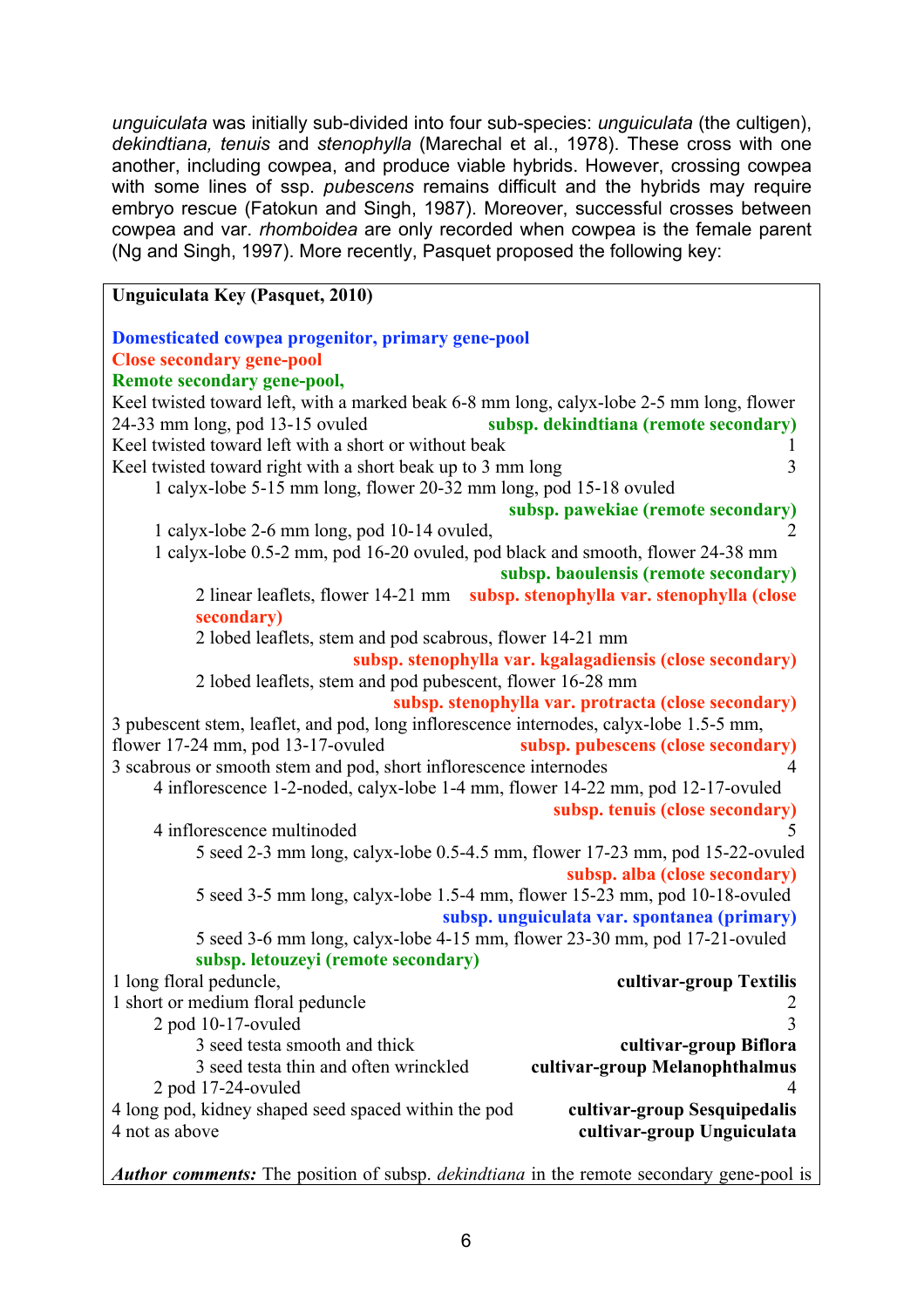still only an hypothesis. The plant is only found above 1600 masl within an altitude range that fits montane forest, similar to the altitude range of ssp. *pawekiae*. The key assumes that subsp. *burundiensis* will be merged with subsp. *letouzeyi* and subsp. *aduensis* merged with subsp. *pawekiae*; and that ssp. *stenophylla* will be split into three varieties.

*Recommendation 5:* One of the priority taxonomy issues still to be resolved is the status of *subsp. dekindtiana sensu stricto* (i.e., not *sensu* Verdc.). To our knowledge, no accession of this subspecies is presently maintained/available in *ex situ* collections. It should be collected as a high priority (see below).

*Recommendation 6:* The following relatively minor taxonomic issues also need to be resolved, that is whether to

- Merge subsp*. letouzeyi* and susbp. *burundiensis*.
- Merge subsp*. pawekiae* and subsp*. aduensis.*
- Split current subsp. *stenophylla* and going back to the three classical taxa (subsp*. protracta,* subsp*. stenophylla sensu stricto*, and subsp*. kgalagadiensis).*

*Recommendation 7:* Five *Vigna* germplasm holders reported maintaining unknown species of *Vigna* (Annex 1 survey table, 4). The taxonomic identity of such accessions needs to be verified.

### **5. Collection
gaps
and
collecting
missions**

The cowpea primary gene pool (*subsp. unguiculata var. unguiculata* and *subsp. unguiculata var. spontanea*) is already well represented in existing collections, but with some clear gaps for Mali, Nigeria, and Sudan. According to Remy Pasquet, 250 accessions of the secondary genepool (savanna subspecies) are presently maintained between IITA and NBGB (Belgium), versus 20 to 50 accessions for the tertiary gene pool (forest subspecies, *Vigna schlechteri*). Future collecting missions should focus on forest margins in eastern and central Africa mainly.

Following a GIS-based gap analysis of the cultivated cowpea collection held by IITA, the following countries were identified as priority for new germplasm acquisition: Angola, Burundi, Guinea-Bissau, Eritrea, Equatorial-Guinea, Namibia, Rwanda, Botswana, Congo, DR Congo, Gambia, Lesotho, Liberia, Madagascar, Sierra Leone, Sudan, Swaziland, and Uganda (Risavy, 2009). Part of these gaps may be filled simply by duplication of existing national collections at IITA, while specific collecting missions will allow capturing missing diversity.

*Recommendation 8:* Collecting missions should take place in the following four high priority regions**:**

- Angola for subsp. *dekindtiana sensu stricto*, as there are presently no accessions maintained *ex situ*. Unfortunately, country accessibility and security (mine fields) are major problems. The southern part of Angola is the region to explore as a priority (the good news is that as long as access to the area is difficult, the genetic erosion risk will remain relatively low).
- Nigeria for wild cowpea (mainly subsp. *unguiculata* var. *spontanea*), as it is underrepresented in *ex situ* collections. Moreover, there is a risk of genetic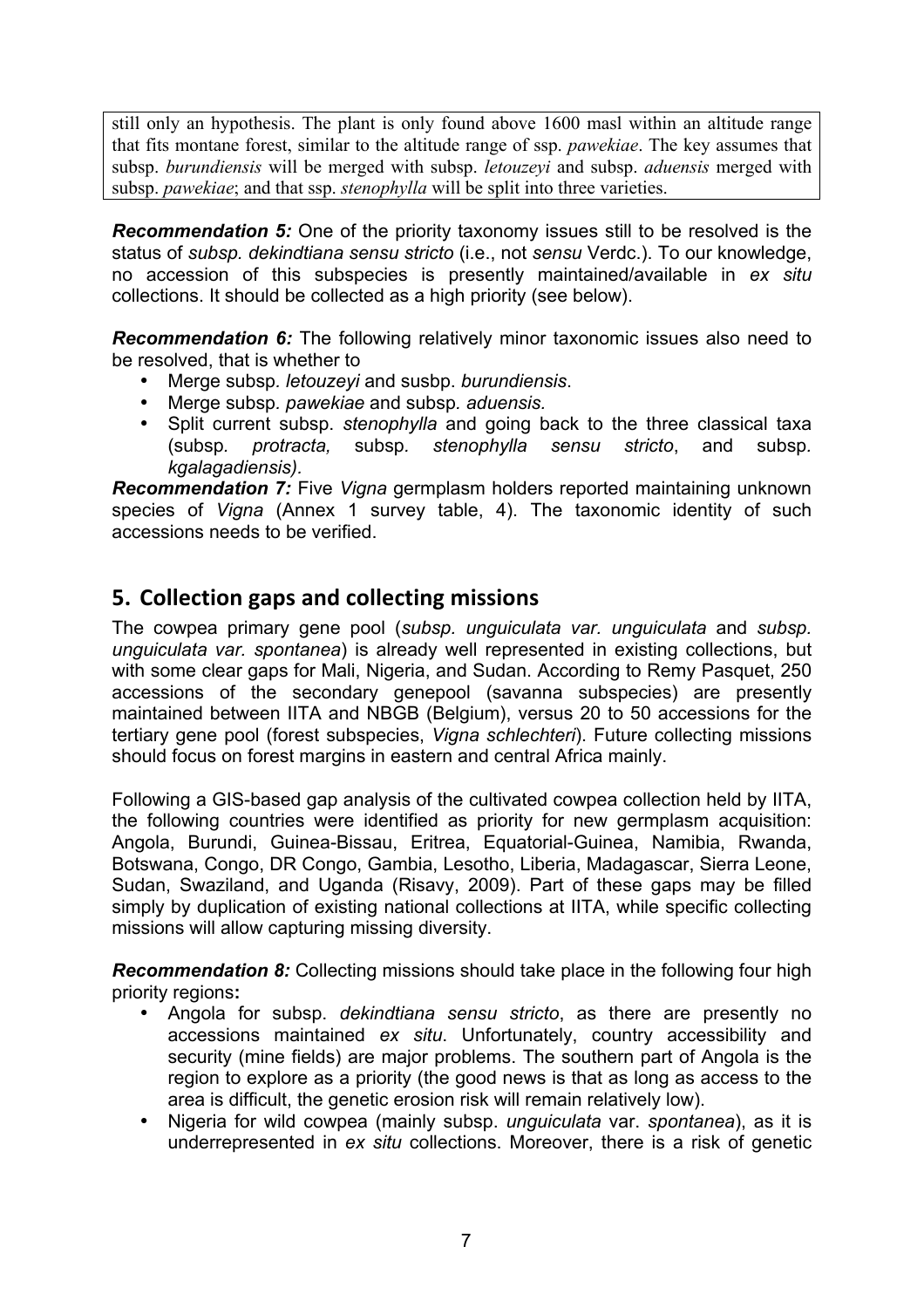contamination from the introduction of Bt-cowpea in the country (field trials started in 2009).

- Senegal Mali West Burkina Faso Ivory Coast, mainly for *subsp. unguiculata* var. *spontanea*
- Eastern Chad, west, central and south Sudan mainly for *subsp. unguiculata var. spontanea*. Accessibility and security are also a serious limiting factor in these areas.

### **6. Genetic
diversity,
patterns
and
domestication**

The question of the center of diversity/center of origin of cultivated cowpea still remains to be clarified. This would allow us to be more proactive in *Vigna* conservation (for example, concentrating vigilance of potential threats such as GMOs in high diversity areas).

The overall level of duplicate samples maintained in *ex situ* collection is likely to be high. According to Jeff Ehlers (see above), based on passport data a third of the IITA collection is duplicated in USDA and/or UC Riverside. Unfortunately, not all accessions can be screened based on passport data as for many of them such data are very poor.

Various tools are presently used to analyze *Vigna* diversity:

- Isozymes for wild *Vigna* (Remy Pasquet, IRD)
- SSR for primary gene pool (Charlottesville, Michael Timko)
- SNP for domesticated material (Jeff Ehlers, UC Riverside).

The SNP study done by UC Riverside focuses on domesticated cowpea: 640 cultivated accessions have been genotyped to date. A new study is being done to test the effectiveness of the 1536 SNP platform on a range of 90 accessions of wild species.

The cost of such tests is still too high (>\$100 USD/sample) to be used in duplicate identification. Indeed, the cost of conserving duplicates does not justify the finger printing investment. It is recommended to wait untill molecular tools become cheaper to use them for duplicate identification, but to start with an approach based on passport-data.

The utility of SNP versus SSR markers needs to be assessed in cowpea also. In a study on maize by Hamblin et al. it was demonstrated that SSRs were better at clustering germplasm into populations than either individual SNPs or SNP haplotypes, and SSRs provided more resolution in measuring genetic distance based on allele-sharing. The authors concluded that large numbers of SNP loci will be required to replace highly polymorphic SSRs in studies of diversity and relatedness. Identification of duplicates may require many more SNPs than SSR and would not in addition provide as valuable information on genetic diversity.

*Recommendation 9:* There is need to develop a finger-printing tool to identify duplicates of cultivated cowpea. This would help to further rationalize conservation i.e. eliminate duplicates and guide new introductions. It would be interesting to run SNP-SSR pilot comparison test on a sub-sample of 1000 accessions (selected from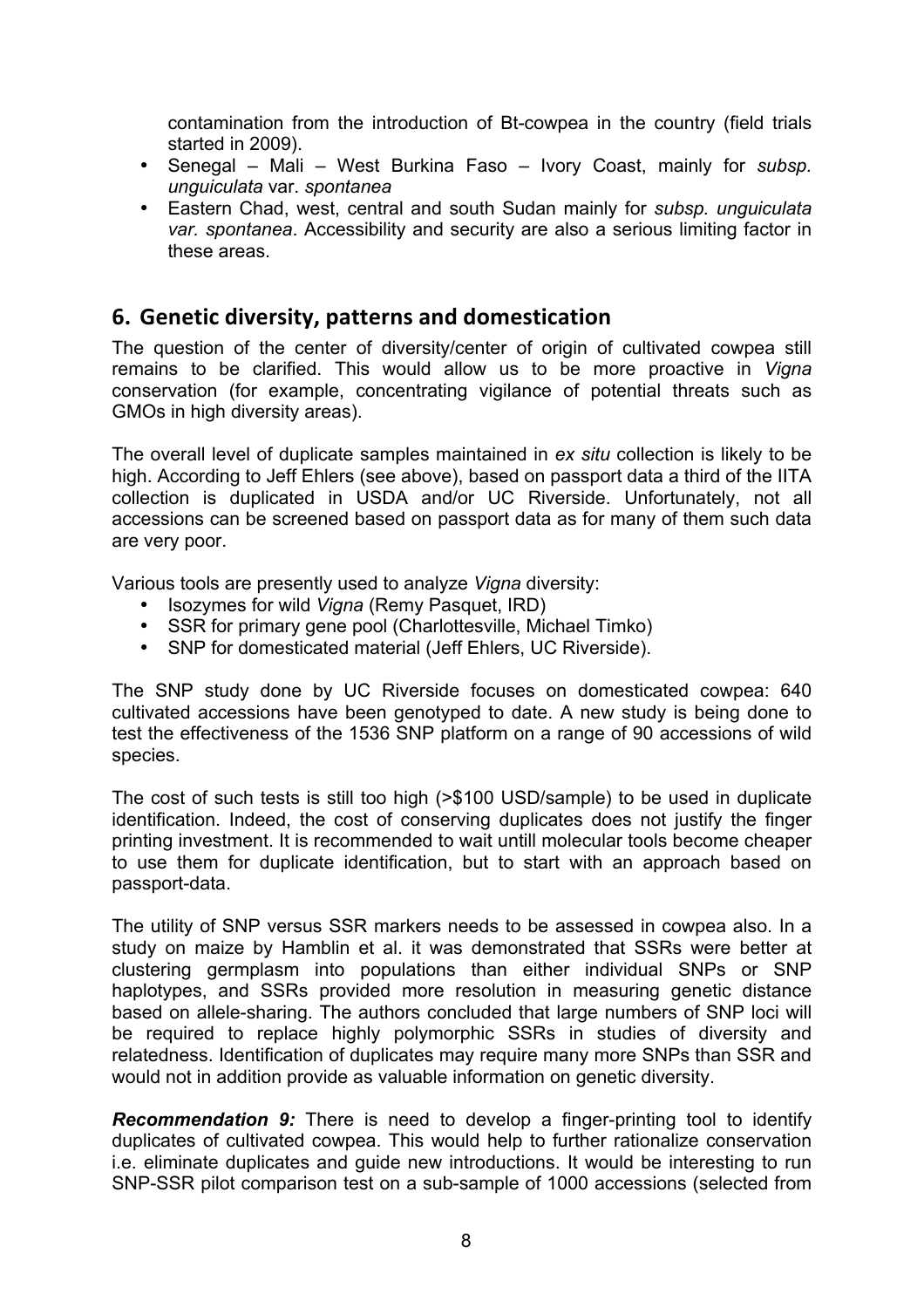the IITA and UC Riverside collections). Additionally, to anticipate future genotyping work, leaf material could be collected during regeneration and stored in dehydrated form using silica gel.

### **7. Germplasm
characterization
and
evaluation**

More than half of cowpea germplasm holders use IPGRI/IITA descriptors (Annex 1 survey table 8). In many genebanks, only a fraction of the conserved germplasm is actually being used. For example, 40% of the cowpea germplasm maintained at IITA has never been distributed. Similarly, breeders seldom request germplasm from their national genebank, especially in Africa. This is likely due (at least partly) to a gap between the data that are available and those which users actually need (characterization/evaluation). A user-driven review of descriptors in some 22 crops, including cowpea, has been undertaken by Bioversity International with Trust support. On the other side, there are no mechanisms in place to encourage the breeder to feedback the germplasm provider with the valuable information gleaned while using the germplasm. In other words, a lot of useful information could be better shared within the genetic resources community.

*Recommendation 10:* As germplasm evaluation is important to both breeders and genebankers, it should be carried out jointly. The same applies to pre-breeding, as there is no clear understanding/consensus on who should take this responsibility. The following networks may provide support for collaborative evaluation involving different parties:

- IITA International Trials Network (presently used largely for evaluation of improved lines)
- Network for Genetic Improvement of Cowpea for Africa (NGICA)
- GRENEWECA regional PGR network in West Africa (although this network seems not very active)
- Centers of excellence in West and Central Africa (not active at present)
- SADC Plant Genetic Resources Network
- Community-based systems (see below)

Of possible relevance is the Gates-funded project to develop an online catalog of evaluation trial sites in Africa, including their environmental characterization as well as evaluation data from historical trials.

*Recommendation 11***:** The entire primary genepool needs to be screened for various specific traits of interest. The Generation Challenge Programme is presently funding a multi-location evaluation trial involving 4 countries (Senegal, Burkina Faso, Kano-Nigeria and USA). The trial involves the evaluation of the 374 minicore accessions of the international collection. The secondary and tertiary pools should also be evaluated for abiotic and biotic stress tolerance. In particular, the Zambezian group of the secondary genepool is of high interest for drought tolerance screening as it was partly collected from drought prone areas. It was suggested that genebanks create their own network for service exchange, i.e. evaluation on a reciprocal and collaborative basis.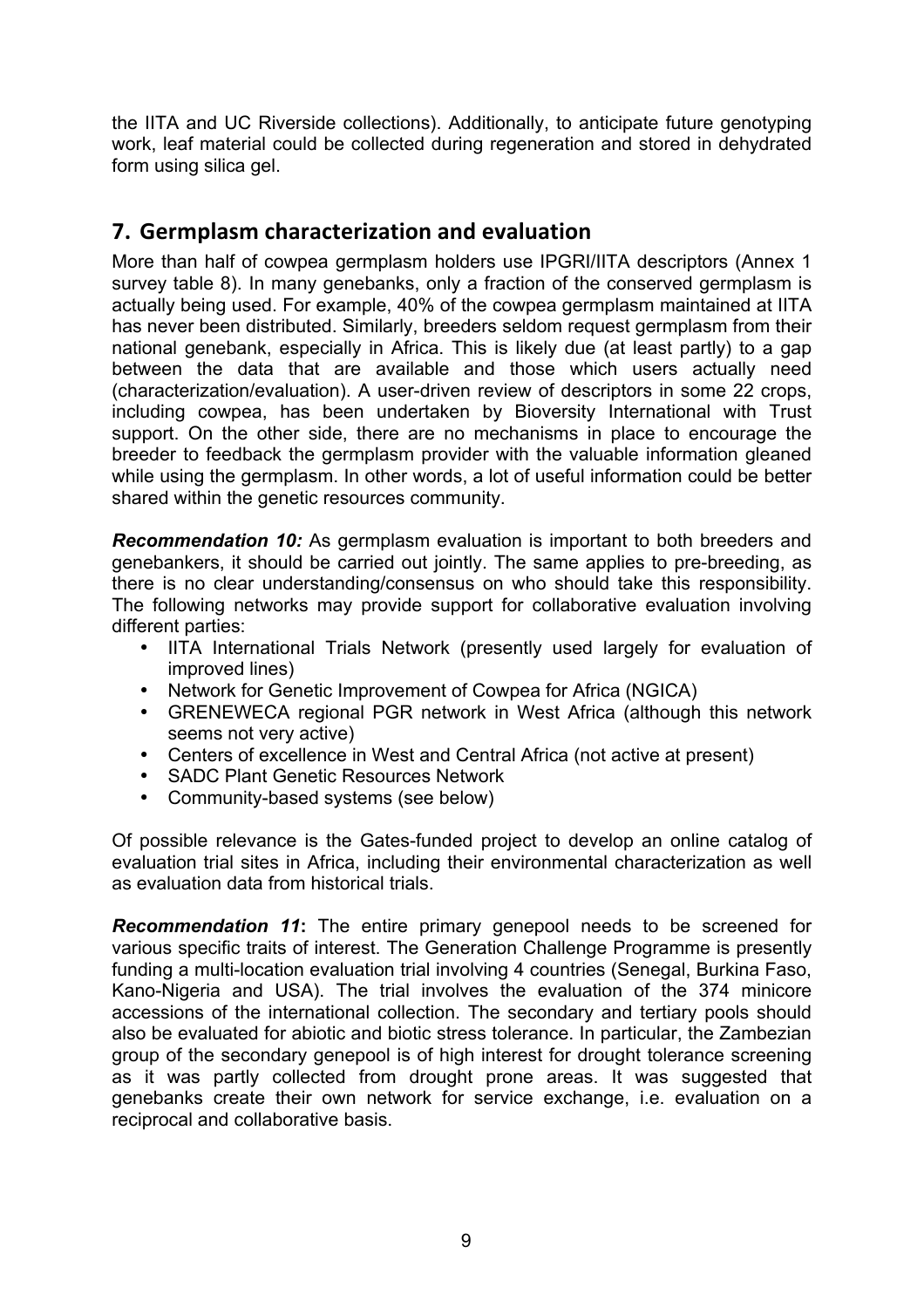### **8. Indexing,
sanitation
and
germplasm
health**

*Vigna* species host an exceptionally high number (about 15) of seed-transmitted viruses in comparison to other crop species. Virus indexing is critically dependent on having basic knowledge of viruses in host species. Current indexing schemes are based on the information on seed-transmitted viruses in cultivated *Vigna* species, that is cowpea (*V. unguiculata*), mungbean (*V. radiata*), urdbean (*V. mungo*), adzuki bean (*V. angularis*) and bambara groundnut (*V. subterranea*). In contrast, knowledge of viruses infesting wild *Vigna* is limited. These species may carry viruses that are not considered under current procedures, and will therefore escape detection.

In most of the national/regional genebanks surveyed, indexing capacity is low or non-existent (Annex 1, survey table 13) and indexing procedures are rarely included in genebanking operations. Moreover, linkages between plant quarantine services and genebanks are often weak (Annex 1, survey table 13). This situation not only increases the risk of pathogen spread but also affects the vigor, viability and quality of seeds during storage and can lead to genetic erosion. A few places only have the capacity to index and clean *Vigna* germplasm: IITA (Nigeria), NBPGR (India) and USDA (USA).The IITA genebank maintains the largest collections of *Vigna* species. The phytosanitary status of many accessions is not known as they were banked nearly 30 years ago. At that time, germplasm was stored and distributed without germplasm health considerations. Adequate facilities are in place at IITA for ensuring phytosanitary health of *Vigna* germplasm. All collections are now systematically regenerated and virus indexed for conservation and distribution of healthy seeds. At present the focus is on the core collection of cowpea, but will eventually expand to the whole *Vigna* collection. Recent advances in knowledge of pathogens and diagnostic technologies should contribute to the establishment of robust strategies for conservation and exchange of pest-free germplasm.

*Recommendation 12:* There is an urgent need to identify viruses infecting wild *Vigna* in its centers of diversity. This will improve the baseline knowledge necessary to develop broadly applicable diagnostic tools for virus indexing and germplasm health.

*Recommendation 13*: It is necessary to create awareness of phytosanitary issues and upgrade facilities to ensure germplasm health. Efforts should focus on improving indexing capacity at regional level, with the idea of developing indexing platforms to serve different regions i.e. establish center(s) of excellence (regional or global platforms) for *Vigna* indexing. Moreover, the notion of safe distribution zones, where the same pathogens prevail, should also be considered. There is no need to clean material if it is then going to be used in field infested by the very same pathogens.

*Recommendation 14*: Effort should be made to develop simple, broad diagnostic tools that can easily detect a wide range of known viruses and related unknown viruses. Such tools increase the confidence of indexing results and dramatically reduce the risk of virus spread through germplasm.

*Recommendation 15:* Existing guidelines for safe conservation and distribution of *Vigna* germplasm need to be updated and disseminated widely to improve general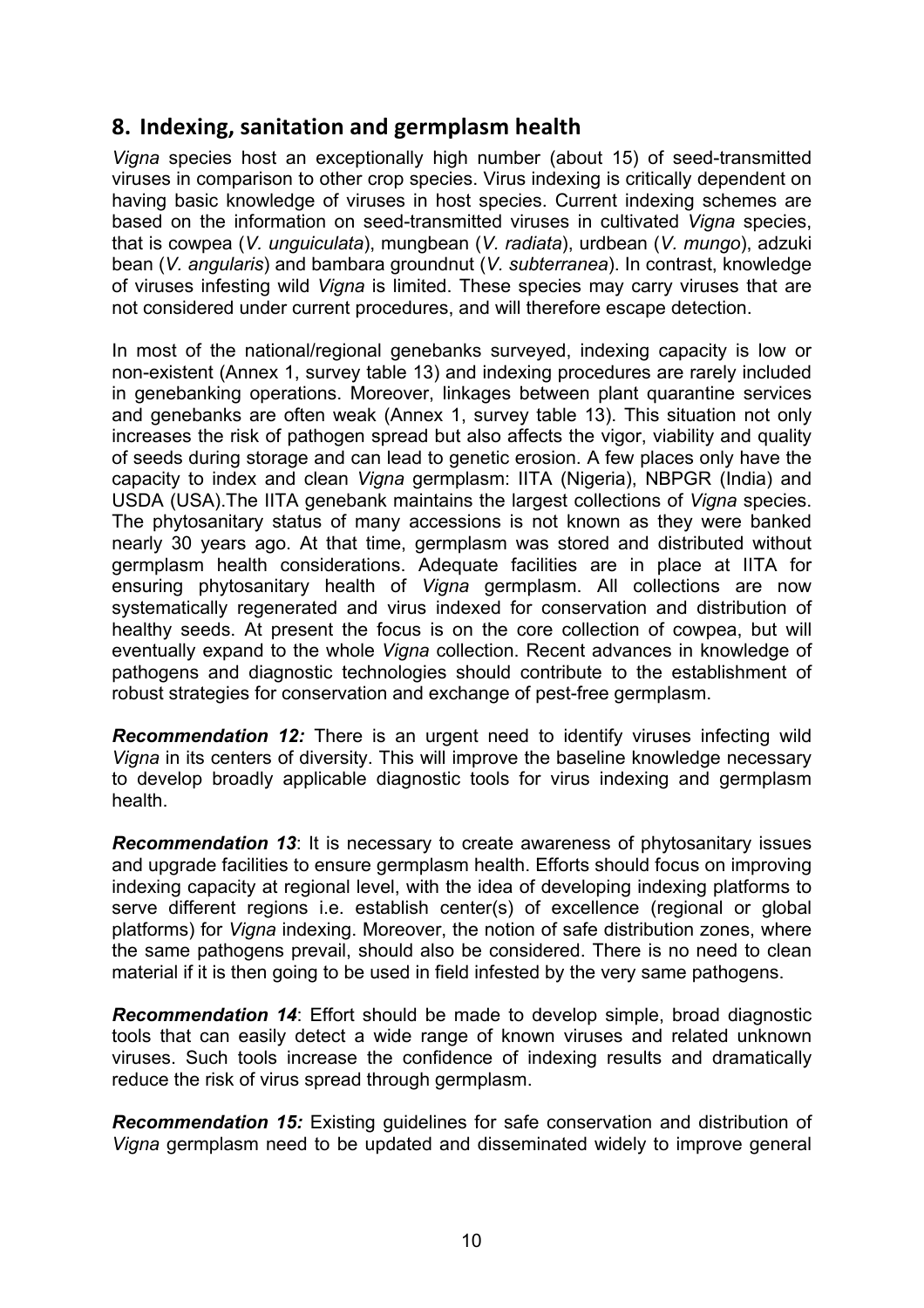awareness among various stakeholders. On-line database of pests and pathogens of *Vigna* need to be developed.

*Recommendation 16:* The impact of pests and pathogens on potential genetic erosion of *Vigna* as well as germplasm health issues in community genebanks should be studied.

*Recommendation 17:* A strategy for developing virus-free germplasm of unique *Vigna* accessions should be put in place.

### **9. Genetic
erosion**

Genetic erosion in the field is one of the main reasons for *ex situ* conservation of diversity; ease of access being another one. Genetic erosion can be measured via re-collecting missions. This implies accurate original passport and collecting mission records. Such studies have been reported for pearl millet in Ethiopia and Niger. In both cases, limited genetic erosion was found. None of the 25 *Vigna* germplasm holders contacted during the survey reported involvement in genetic erosion studies for *Vigna*.

*Recommendation 18:* It would be interesting to measure the genetic erosion of cowpea taking place in Africa. Some the collecting missions records, especially the Stanford collecting mission that took place in Nigeria, could provide a solid base to evaluate such genetic erosion for domesticated cowpea. Indeed, according to Remy Pasquet, this document provides a very complete report on approximately 700 accessions collected in 1961. Dr Aladele (NACGRAB) may be able to source an original copy of the report.

*Recommendation 19:* Genetic erosion prediction studies on ecogeographical and economic data (adoption rate, population patterns, migration) should also be undertaken.

### **10. On
farm
conservation**

Substantial diversity is maintained on farm by African farmers for many crops, alongside improved germplasm in some cases. The incentives for such a system are often linked to social prestige (specific local varieties may be necessary for special ceremonies). However, cowpea farmers in any one place mainly maintain germplasm with a limited range of diversity for particular traits (such as a specific preferred color, for example). As a result, the overall diversity and sustainability of such a conservation system are sometimes limited.

*Recommendation 20:* It would be interesting to have an inventory of communitybased genebanks and to evaluate their diversity. Depending on their diversity, they may or may not be good candidates for duplication in international genebanks. However, sample "identity" will be difficult to assess precisely without genotyping. In many cases, accessions with the same name are very different and accessions with different names may be identical. Such communities could also be engaged in germplasm evaluation and be assisted in their conservation efforts.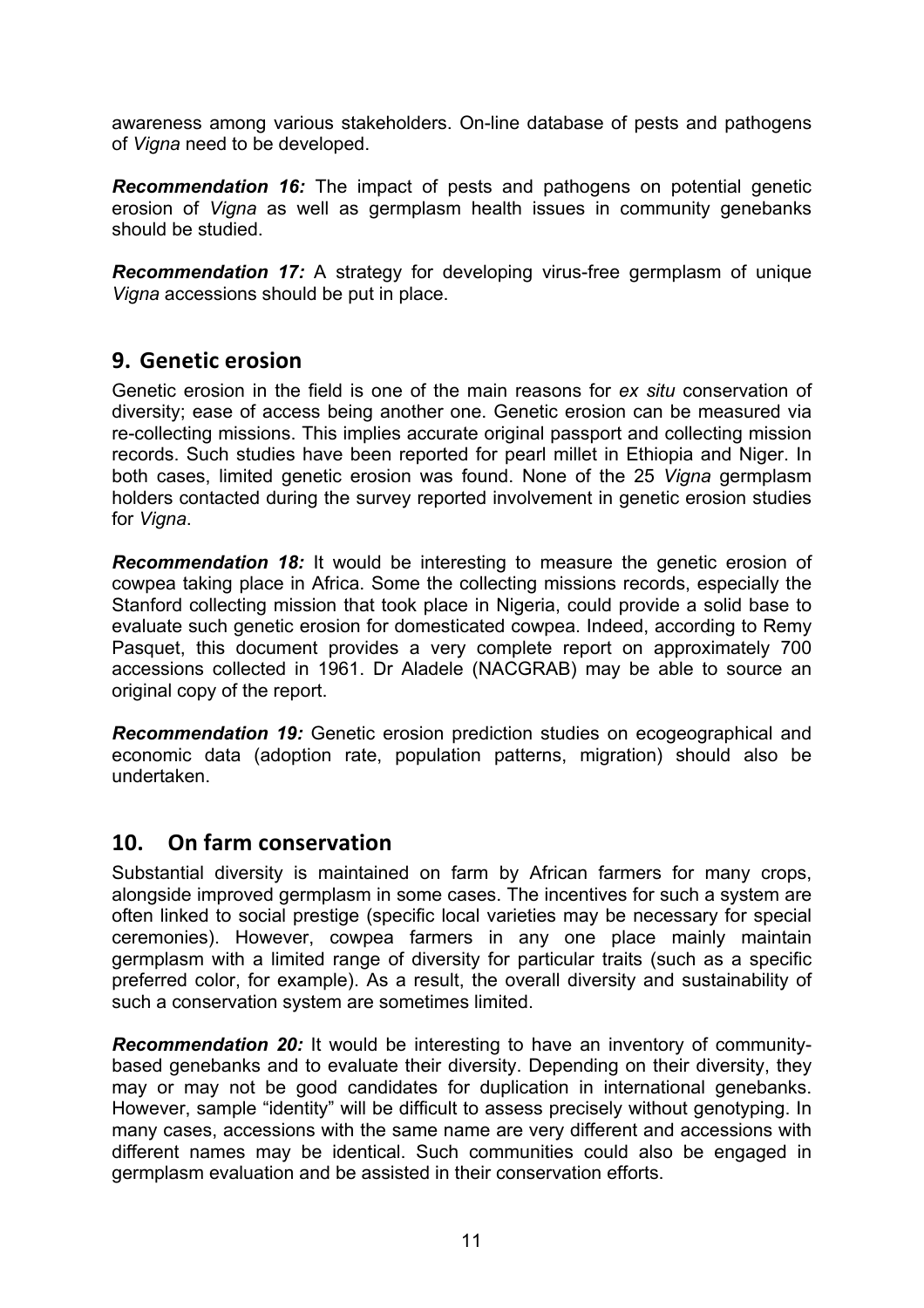### **11. Conclusion**

The implementation of the cowpea and wild *Vigna* global conservation strategy requires effective, mutually beneficial cooperation and coordination between not only *Vigna* germplasm holders and users but the entire plant genetic resources community, including users. In such a partnership, each stakeholder should have a role based on comparative advantage (facilities, germplasm access, human resources, capacity development, etc.) and be seen as a reciprocity-based service provider, whether the service is conservation, evaluation, distribution, data cleaning or an information platform. While in the past national systems were encouraged to develop their own genebanks, the sustainability of this may be questioned. This is particularly true for genebanks maintaining small (in terms of number of accessions) but highly valuable (in terms of genetic uniqueness) collections. Small germplasm holders should be encouraged to delegate the long term storage of their unique samples to genebanks with international conservation standards, and this is more likely to be sustainable and safer.

The recommendations made in the present document represent the building blocks of the cowpea and wild *Vigna* conservation strategy. While some blocks are already being addressed by the Global Crop Diversity Trust, such as regeneration and safety duplication of unique germplasm in international genebanks and the development of a data management system, other initiatives are needed to strengthen the global conservation and use system. Amongst the recommendations not yet being addressed, efforts should be made in the following areas (not listed in priority order):

- Taxonomic stabilization<br>• Diversity and identity an
- Diversity and identity analysis of *ex situ* maintained samples
- Collection of *Vigna* diversity not yet captured in *ex situ* collections
- Evaluation and characterization
- Germplasm health and safe movement
- Genetic erosion studies

The present strategy is based on information collected via a survey (27 participants) and an expert meeting (13 participants). This document will be presented during the 'World Cowpea Conference' to be held in September 2010 in Senegal (see www.iita.org for more information). It is expected that more feedback from the *Vigna* community, including breeders and other users, will be gleaned during this event. This will further shape the strategy. The document is expected to evolve and should be updated on a regular basis.

### **12. References**

Fatokun, C.A. and B.B. Singh. 1987. Interspecific hybridization between *Vigna pubescens* Wilc. and *Vigna unguiculata* (L.) Walp. through embryo culture. Plant cell tissue organ culture 9: 229-233.

Hamblin, M.T., Warburton, M.L. and Buckler, E.S. 2007. Empirical comparison of simple sequence repeats and single nucleotide polymorphisms in assessment of maize diversity and relatedness. PLoS ONE e1367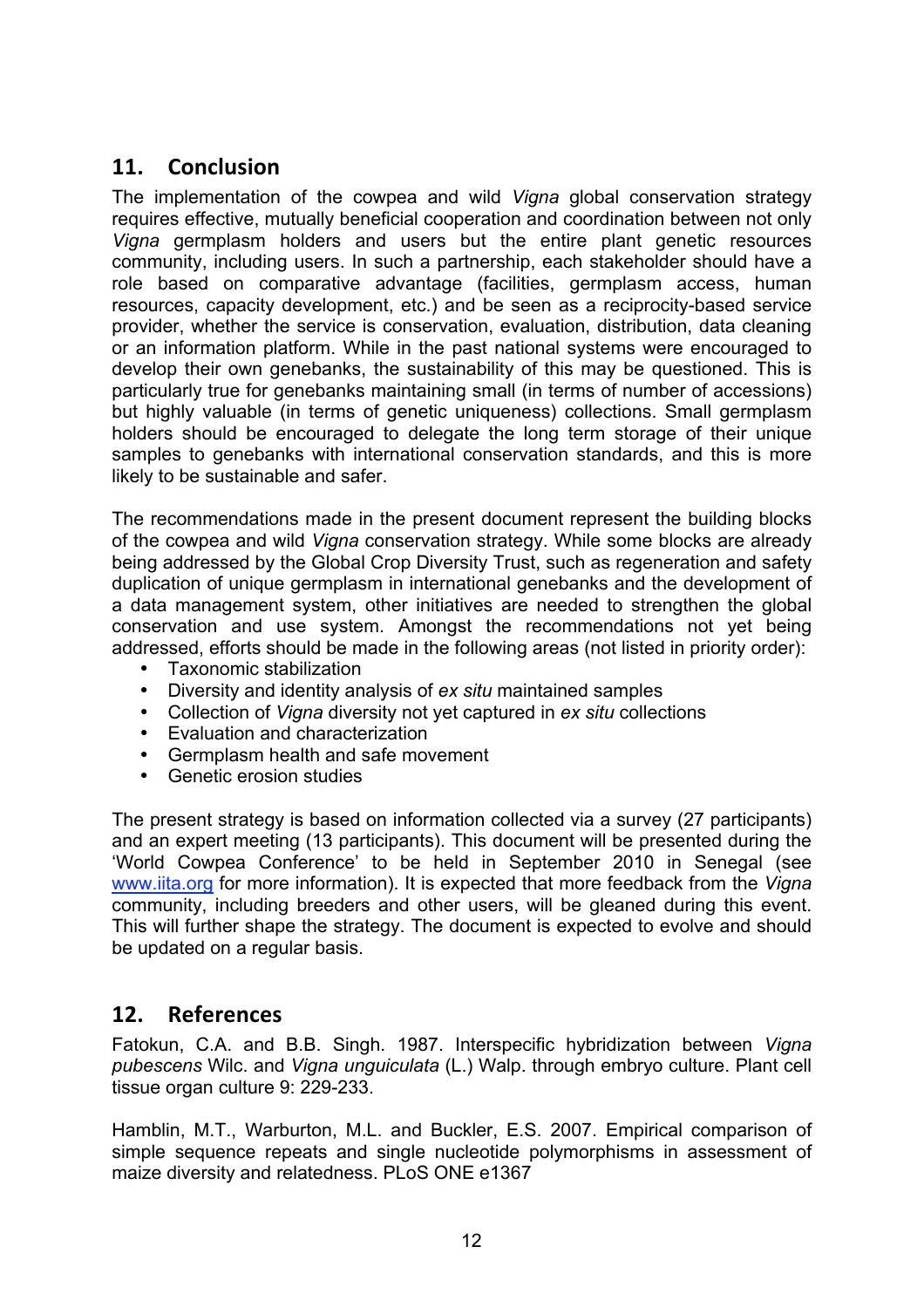Harlan, J.R. and M.J. de Wet. 1971. Towards a rational classification of cultivated plants. Taxon 20: 509-517.

Ng, N.Q. 1990. Recent developments in cowpea germplasm collection, conservation, evaluation and research at the genetic resources unit, IITA. *In* N.Q. Ng and L.M. Monti (eds.) Cowpea Genetic Resources. pp 13-28. International Institute of Tropical Agriculture.

Ng, N.Q. 1995. Cowpea *Vigna unguiculata* (Papilionosae–Papilionoideae). *In* J. Smartt and N.W. Simmonds (eds.) Evolution of Crop Plants, Second Edition. pp 326- 332. Longman Scientific and Technical, Essex, England.

Ng, N.Q. and R. Marechal. 1985. Cowpea taxonomy, origin and germplasm. *In* Singh, S.R. and K.O. Rachie (eds). Cowpea Research, Production and Utilization. pp 11-12. John Wiley and Sons, Chichester.

Ng, N.Q. and B.B. Singh. 1997. Cowpea. *In* Fuccillo, D., L. Sears and P. Stapleton (eds). Biodiversity in Trust. Conservation and Use of Plant Genetic Resources in CGIAR Centres. pp 82-99. Cambridge University Press.

Marechal, R., J.M. Mascherpa and F. Stainer. 1978. Etude taxonomique d'un groupe complexe d'especes des genres *Phaseolus* et *Vigna* (Papilionaceae) sur la base de donnees morphologiques et polliniques, traitees par l'analyse informatique. Boissiera 28: 1-273.

Padulosi, S. 1993. Genetic diversity, taxonomy, and ecogeographic survey of the wild relatives of cowpea (*Vigna unguiculata* (L.) Walpers). Thesis, University Catholique de Louvain-La-Neuve. Louvain, Belgique.

Padulosi, S. and N.Q. Ng. 1997. Origin, taxonomy and morphology of *Vigna unguiculata* (L.) Walp. *In* Singh, B.B., D.R. Mohan-Raj, K.E. Dashiell and L.E.N. Jackai. Advances in Cowpea Research. Co-publication of International Institute of Tropical Agriculture (IITA) and Japan International Research Center for Agricultural Sciences (JIRCAS). IITA, Ibadan, Nigeria.

Pasquet, R.S. (1993). Classification infraspecifique des formes spontanees de *Vigna unguiculata* (L.) Walp. (Fabaceae) a partir de donees morphologiques. Bull. Jard. Bot. Nat. Bel. 62: 127-173.

Pinaar, B.J. and A.E. van Wyk. 1992. The *Vigna unguiculata* complex (Fabaceae) in southern Africa. S. Afr. J. Bot. 58: 414-429.

Purseglove, J.W. 1977. Tropical Crops: Dicotyledons Volumes 1 and 2 combined. pp 321 - 328. Longman Group Ltd, London.

Rysavy, A. 2009. GIS-based gap analysis as a tool for biodiversity conservation optimization: The IITA Cowpea Collection. MSc Thesis. Faculty of Agricultural Sciences Institute for Plant Production and Agroecology in the Tropics and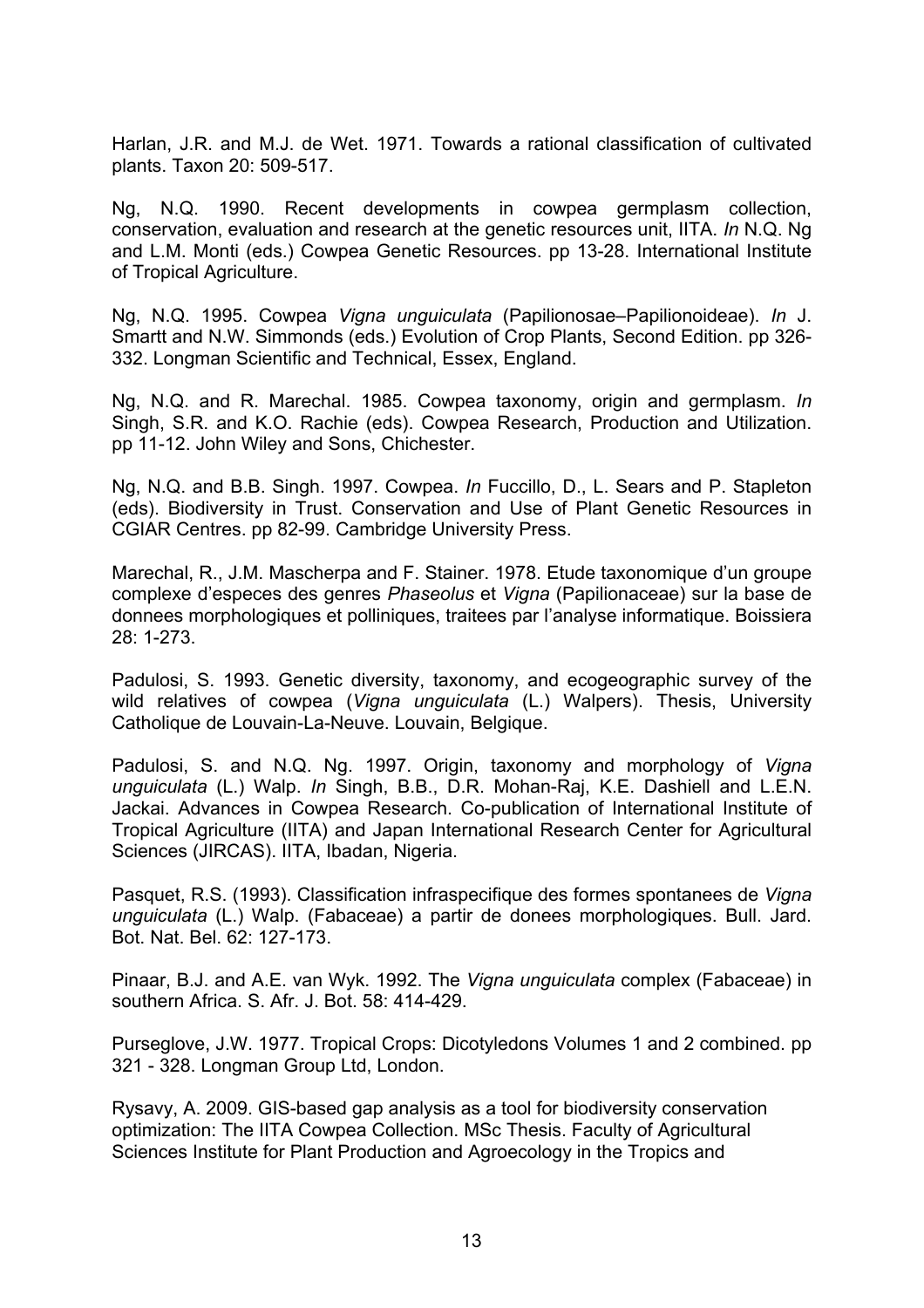Subtropics, Department of Agroecology, University of Hohenheim, Stuttgart, Germany.

Vavilov. N.I. 1926. Studies on the origin of cultivated plants. Bulletin of Botany and Plant Breeding 16:1-248.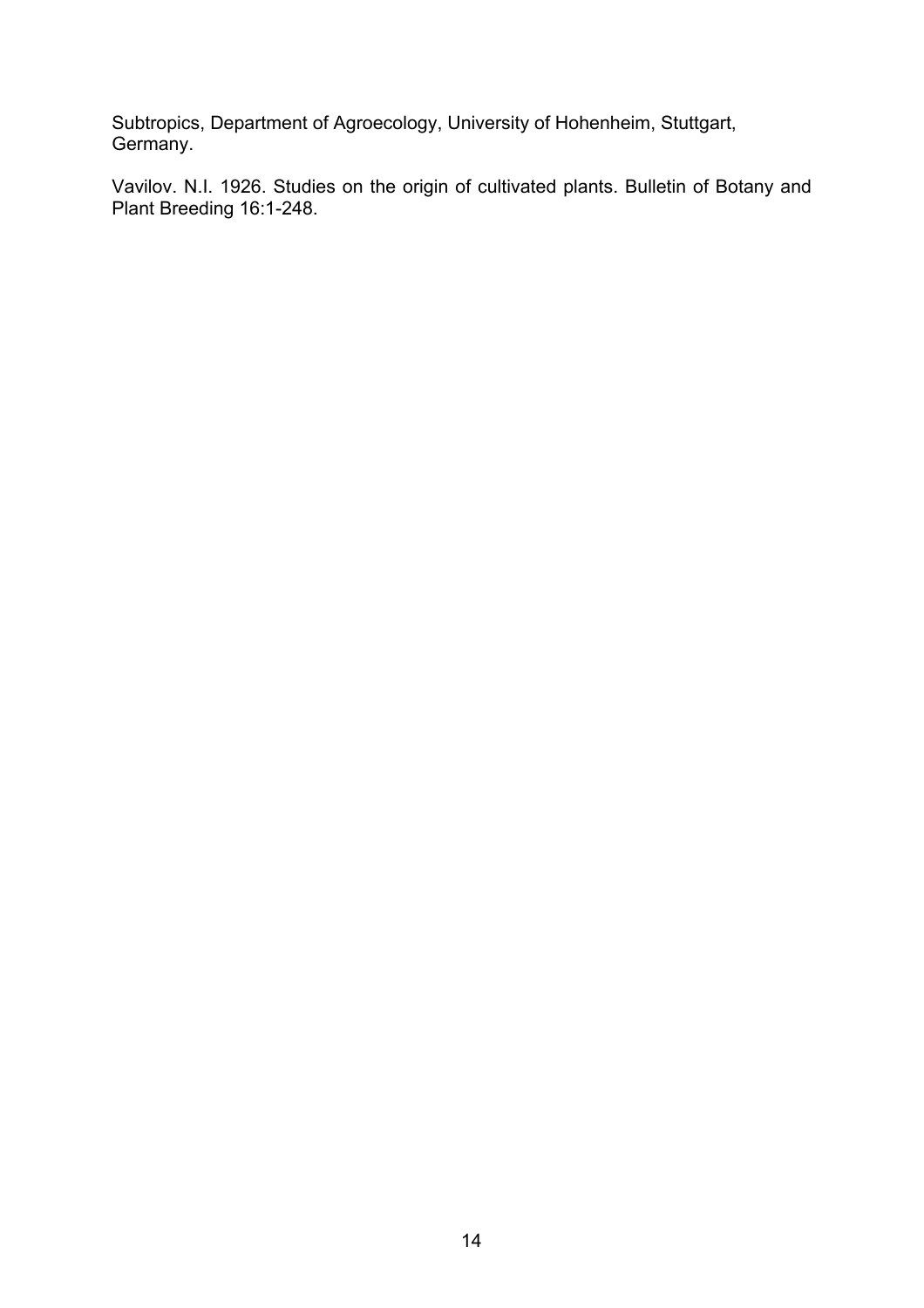### **Annex
1– Survey
Outputs**

#### **1.1 Partner solicitation and replies**

The questionnaire was sent to 41 *Vigna* germplasm holders based in 34 countries (Annex 2). This includes the SADC regional genebank, which provided information for an additional 13 southern African countries (Angola, Botswana, Lesotho, Malawi, Mauritius, Mozambique, DRC, Namibia, South Africa, Swaziland, Tanzania, Zambia, Zimbabwe). Out of the 34 countries/institutions contacted, the following fifteen holders replied to the questionnaire:

**Belgium** (National Botanical Garden), **Benin** (Institut National des Recherches Agricoles du Benin), **Côte d'Ivoire** (Centre National de Recherche Agronomiques), **Germany** (IPK Leibniz Institute of Plant Genetics and Crop Plant Research), **Kenya** (National Genebank of Kenya), **Nigeria** (National Center for Genetic Resources and Biotechnology), **Russia** (State scientific Centre N.I. Vavilov All-Russian Institute of Plant Industry of RAAS), **South Africa** (ARC-grain), South **Korea** National Agrobiodiversity Center, **Spain** (Instituto Nacional de Investigation y Technologia Agraria Alimentaria (INIA)), **Tanzania** (National Plant Genetic Resources Center of Tanzania), **Togo** (Institut Togolais de Recherche Agronomique), **USA** (USDA, PGR conservation unit, Griffin), USA (University of California, Riverside), **Taiwan** (AVRDC, the World Vegetable Center), **SADC** (SGGRC Plant Genetic Center) and **IITA** (International Institute of Tropical Agriculture). The SADC Plant Genetic Resources Centre provided information for 10 of their 13 country members (Angola, Botswana, Malawi, Mauritius, Mozambique, Namibia, South Africa, Swaziland, Tanzania, Zambia).

#### **2.2. Cowpea and wild** *Vigna* **holdings according to survey data**

Among the 26 germplasm holders surveyed, 36,383 and 23,013 accessions of cowpea and other *Vigna* spp are respectively reported maintained in *ex situ* conditions (Table 1). Note that the 'Other *Vigna*' category includes wild *Vigna* as well as cultivated *Vigna* other than cowpea.

| Genebank        | Cowpea | <b>Other Vigna</b> |
|-----------------|--------|--------------------|
| Angola (SADC)   | 172    | 9                  |
| AVRDC-Taiwan    | 322    | 10489              |
| Belgium         | 331    | 873                |
| Benin           | 155    | 0                  |
| Botswana (SADC) | 49     | 34                 |
| Cote d'Ivoire   | 126    | 16                 |
| Germany         | 291    | 267                |
| <b>IITA</b>     | 15276  | 3276               |
| Kenya           | 875    | 669                |
| Malawi (SADC)   | 83     | 64                 |

**Table 1.** Number of cowpea and other *Vigna* accessions reported maintained in *ex situ* condition by national, regional and international holders.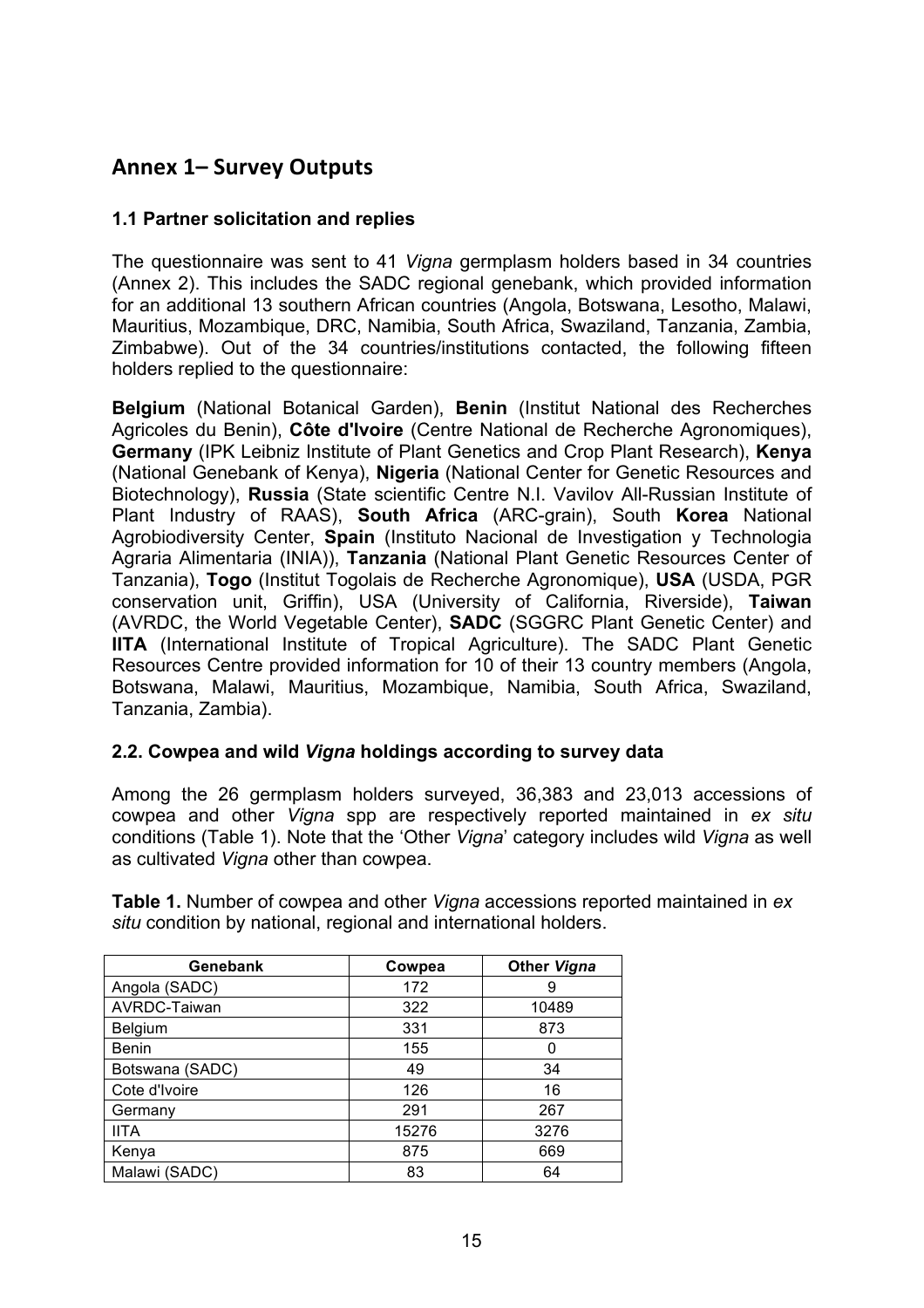| Mauritius (SADC)    | 3     | 0     |
|---------------------|-------|-------|
| Mozambique (SADC)   | 29    | 14    |
| Namibia (SADC)      | 57    | 41    |
| Nigeria             | 384   | 0     |
| Russia              | 1945  | 2092  |
| South Africa        | 886   | 0     |
| South Africa (SADC) | 55    | 18    |
| South Korea         | 910   | 15    |
| Spain               | 466   | 5     |
| Swaziland (SADC)    | 45    | 42    |
| Tanzania            | 386   | 236   |
| Tanzania (SADC)     | 39    | 26    |
| Togo                | 100   | 0     |
| USA (USDA)          | 8043  | 4802  |
| USA (UCR)           | 550   | 25    |
| Zambia (SADC)       | 305   | 100   |
| <b>Total</b>        | 36383 | 23013 |

The oldest *Vigna* collections are likely to be held by the Vavilov Institute and USDA Griffin as their conservation activity started in 1921 and 1936 respectively (Table 2). Several collections were assembled in the 60s, 70s and 80s (Botanic Garden of Belgium, IITA, Kenya, Spain, Nigeria)

**Table 2:** Year of germplasm introduction in the collection

| Genebank      | <b>Year of introduction</b> |
|---------------|-----------------------------|
| AVRDC-Taiwan  | 1984                        |
| Belgium       | 1965                        |
| <b>Benin</b>  | 1978                        |
| Côte d'Ivoire | 1990                        |
| Germany       | 1922                        |
| <b>IITA</b>   | 1971                        |
| Kenya         | 1979                        |
| Nigeria       | 1987                        |
| Russia        | 1921                        |
| <b>SADC</b>   | Non specified               |
| South Africa  | 2005                        |
| South Korea   | 1987                        |
| Spain         | 1981                        |
| Tanzania      | 1993                        |
| Togo          | 2004                        |
| USA (USDA)    | 1936                        |
| USA (UCR)     | 1980                        |

The National Botanic Garden of Belgium, USDA Griffin and IITA are maintaining the most diverse collections of *Vigna* in terms of number of distinct species (Table 3 and 4).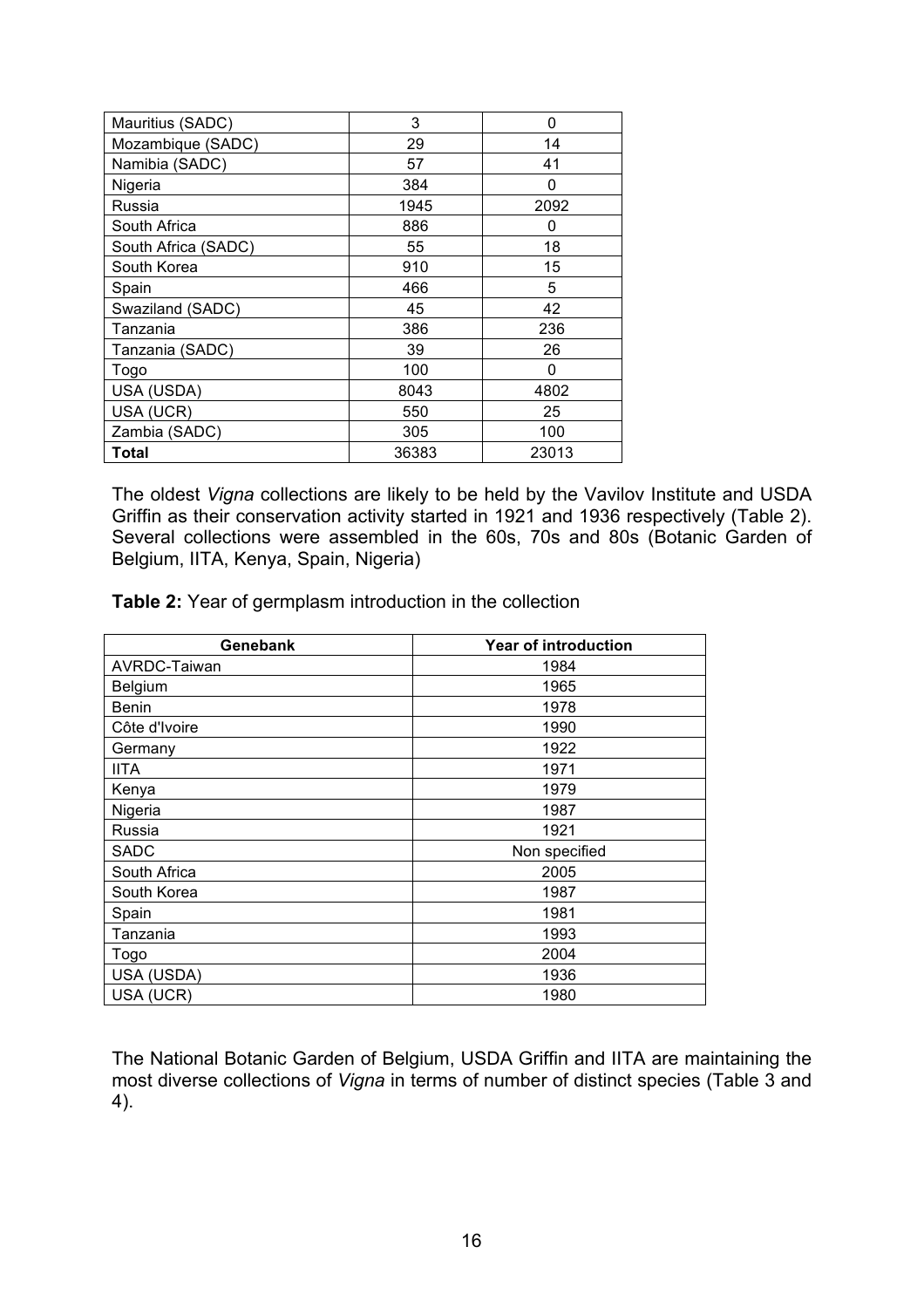| Genebank            | No. of non-cowpea<br><b>Vigna accessions</b> | No. of distinct species |
|---------------------|----------------------------------------------|-------------------------|
| <b>AVRDC-Taiwan</b> | 10489                                        | 13                      |
| Belgium             | 873                                          | 65                      |
| <b>Benin</b>        | 0                                            | 0                       |
| Côte d'Ivoire       | 16                                           | 2                       |
| Germany             | 267                                          | 9                       |
| <b>IITA</b>         | 3276                                         | 50                      |
| Kenya               | 571                                          | 10                      |
| Nigeria             | 0                                            | 0                       |
| Russia              | 2092                                         | 8                       |
| <b>SADC</b>         | 348                                          | 1                       |
| South Africa        | 0                                            | 0                       |
| South Korea         | 15                                           | 7                       |
| Spain               | 5                                            | 2                       |
| Tanzania            | 236                                          | 3                       |
| Togo                | 0                                            | 0                       |
| USA (USDA)          | 4802                                         | 23                      |
| USA (UCR)           | 25                                           | 2                       |

**Table 3:** Details on 'Non-cowpea *Vigna*' holdings

**Table 4:** List of 'non-cowpea' species maintained *ex situ* condition as reported by surveyed partners

#### **Species reported per genebank**

| <b>BELGIUM</b> |
|----------------|
|----------------|

adenantha, ambacensis, angivensis, angularis, antillana, aridicola, benuensis, andida, caracalla, comosa ,davyi, elegans, exilis, filicaulis, friesorum, frutescens, gentryi, gracilis, grandiflora, heterophylla, hirtella, hosei, juruana, kirkii, kokii, lanceolata, lasiocarpa, laurentii, linearis, longifolia, luteola, marina, membranacea, minima, monophylla, mudenia, multinervis, mungo, nakashimae, nepalensis, nigritia, nyangensis, o-wahuensis, oblongifolia, parkeri, peduncularis, phlebophylla, racemosa, radiate, adicans, reflexo-pilosa, reticulate, riukiuensis, schimperi, speciosa, stipulacea, subramaniana (?), tenuicaulis, trilobata, trinervia, triphylla, umbellate, venulosa, venusta, vexillata

COTE d'IVOIRE

radiata and subteranea

GERMANY

aconitifolia, angularis, caracalla, mungo, nakashimae, radiata, umbellata,

unguiculata (subsp unguiculata, subsp sesquipedalis, cylindrica, dekindtiana) KENYA

aconifolia, luteola, menbranacea, parkeri,heterophylla, oblongifolia, vexillata, radiata,schimperi, reticulata, others

RUSSIA

radiata, mungo, angularis, aconitifolia, umbellata, trilobata, vexillata, marina, macroptilium lathyroides

SPAIN

mungo, adenantha, unknown

TANZANIA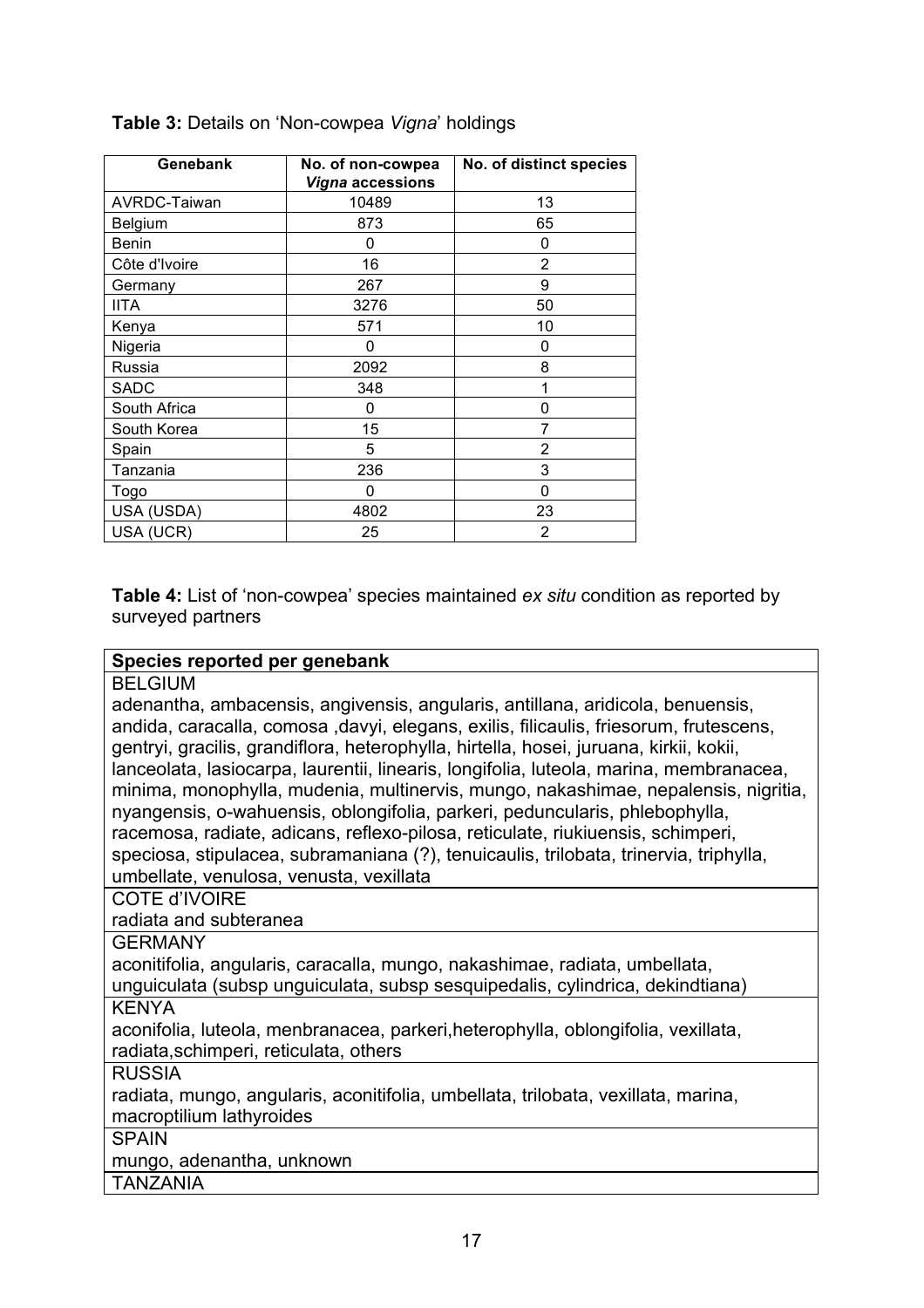| frutescens, subteranea, vexillata |
|-----------------------------------|
|-----------------------------------|

USDA-Griffin

aconitifolia, adenantha, angularis, caracalla, glabrescens, lasiocarpa, linearis, longifolia, luteola, marina, membranacea, minima, mungo, oblongifolia, peduncularis, radiata, schimperi, speciosa, subterranea, trilobata, umbellata,

vexillata, unknown

dekintiana, pubescens

SADC

subterranea mostly

SOUTH KOREA

caracalla, catjang, glabrescens, lancifolia, oblongifolia, reflexopilosa, vexillata, nakashimae

IITA

adenantha, ambacensis, , angivensis, antillana, benuensiscandida, caracalla, comosa, davyi, dekindtiana, filicaulis, fischeri, friesiorum, frutescens, gentryi, glabrescens, gracilis, heterophylla, hosei, juruana, kirkii, lasiocarpa, laurentii, linearis, lobatifolia, longifolia, luteola, macrosperma, marina, membranacea, minima, monophylla, multinervis, mungo, nigritia, oblongifolia, parkeri, peduncularis, platyloba, racemosa, radiata, reticulata,

subterranea, trilobata, triphylla, unguiculata, venulosa, vexillata, wittei, unknown

AVRDC-Taiwan

aconitifolia, angularis, caracalia, glabrescens, luteola, marina, mungo, parkeri, radiata, trilobata, umbellate, vexillata, unguiculata subsp. sesquipedalis, unguiculata subsp. unknown

The majority (60%) of the cowpea germplasm maintained in *ex situ* conditions is recorded as farmer varieties/landraces (Table 5). Germplasm type was reported as not documented or unknown for up to 31% of the accessions.

#### **Table 5:** Cowpea germplasm type

| Cowpea germplasm type      | % accessions |
|----------------------------|--------------|
| Farmer varieties/landraces | 60           |
| <b>Breeding lines</b>      | 52           |
| Wild                       | 2 በ          |
| Others/unknown             | 311          |

Out of the 17 partners which provided data, 8 report an increased of cowpea consumption (Table 6). Within the African group's reply, more than 75% report an increased use of cowpea. Overall, cowpea is equally used as grain or as dual purpose crop (both grain and fodder).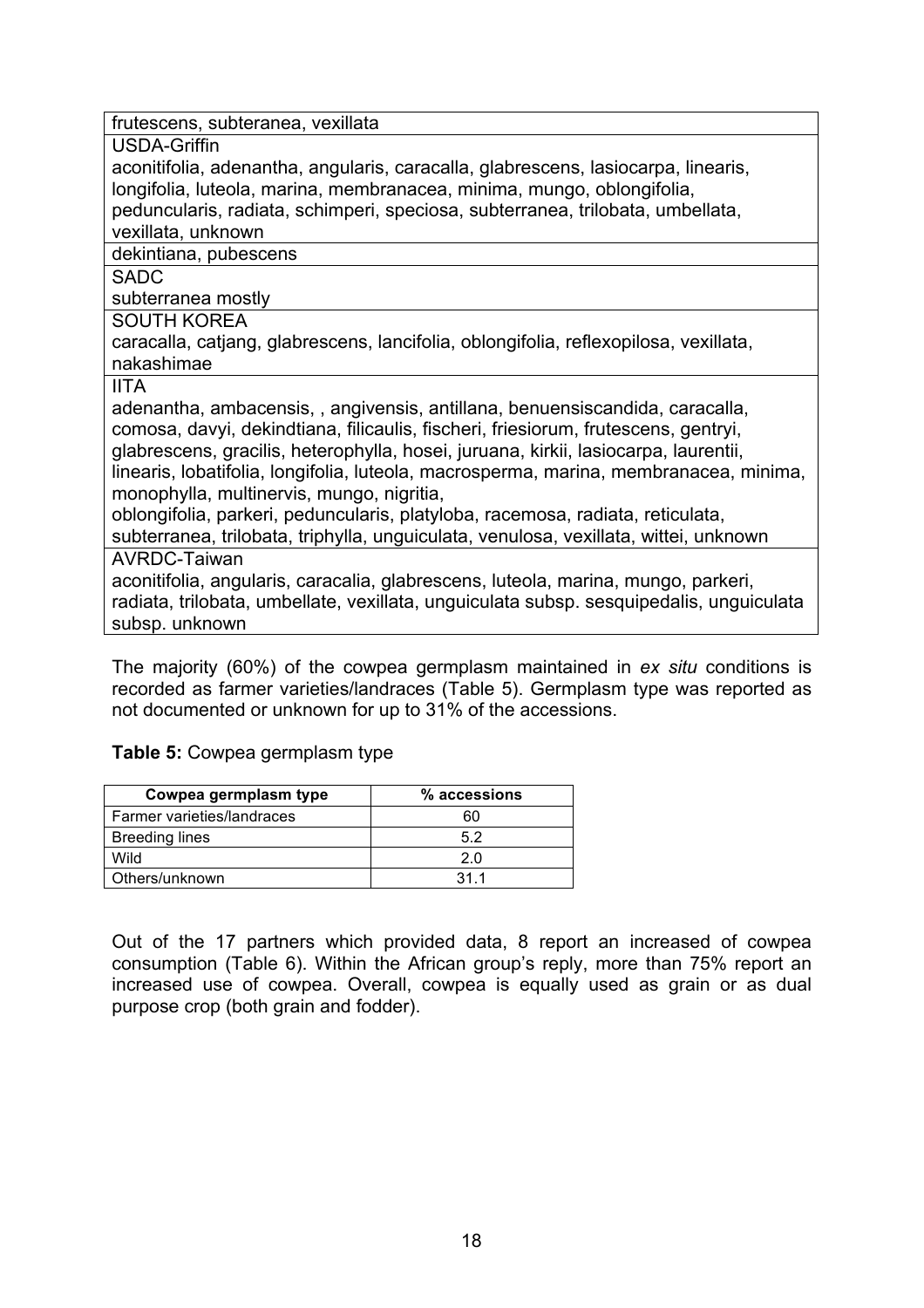| Genebank       | Is cowpea<br>consumption<br>increasing? | as grain      | as fodder     | dual<br>purpose |
|----------------|-----------------------------------------|---------------|---------------|-----------------|
| AVRDC-Taiwan   | Yes                                     | Yes           | no            | No              |
| <b>Belgium</b> | Not specified                           | No            | No            | Yes             |
| <b>Benin</b>   | Yes                                     | Yes           | No            | No              |
| Côte d'Ivoire  | Not specified                           | No            | No            | Yes             |
| Germany        | No                                      | No            | No            | Yes             |
| <b>IITA</b>    | Yes                                     | No            | No            | Yes             |
| Kenya          | Yes                                     | No            | No            | Yes             |
| Nigeria        | Yes                                     | Yes           | No            | No              |
| Russia         | No                                      | Yes           | No            | No              |
| <b>SADC</b>    | Yes                                     | No            | No            | Yes             |
| South Africa   | No.                                     | No.           | No            | Yes             |
| South Korea    | No                                      | Yes           | No            | No              |
| Spain          | No                                      | Yes           | No            | No              |
| Tanzania       | Yes                                     | Yes           | No            | No              |
| Togo           | Yes                                     | Yes           | No            | No              |
| USA (USDA)     | No                                      | Not specified | Not specified | Not specified   |
| USA (UCR)      | No                                      | Yes           | no            | No              |

**Table 6:** Cowpea consumption and use trend

#### **2.3 Passport data**

Almost all germplasm holders report recording germplasm georeferences (Table 7). However, when asked the actual % of accessions with georeferences, less than half of the partners provided information. The proportion of georeferenced accessions varies greatly from one collection to another (0 to 100%).

**Table 7:** Collection georeferencing.

| Genebank      | Georeference/location<br>recorded | % of accessions with georefences |
|---------------|-----------------------------------|----------------------------------|
| AVRDC-Taiwan  | No.                               | Non specified                    |
| Belgium       | Yes                               | non specified                    |
| <b>Benin</b>  | Yes                               | non specified                    |
| Côte d'Ivoire | Yes                               | 95%                              |
| Germany       | Yes                               | non specified                    |
| <b>IITA</b>   | ves                               | 50%                              |
| Kenya         | Yes                               | 5%                               |
| Nigeria       | Yes                               | non specified                    |
| Russia        | Yes                               | 100%                             |
| <b>SADC</b>   | yes                               | non specified                    |
| South Africa  | Yes                               | Partly                           |
| South Korea   | Yes                               | Partly                           |
| Spain         | Yes                               | 39%                              |
| Tanzania      | yes                               | 90%                              |
| Togo          | yes                               | non specified                    |
| USA (USDA)    | yes                               | 23%                              |
| USA (UCR)     | No                                | non specified                    |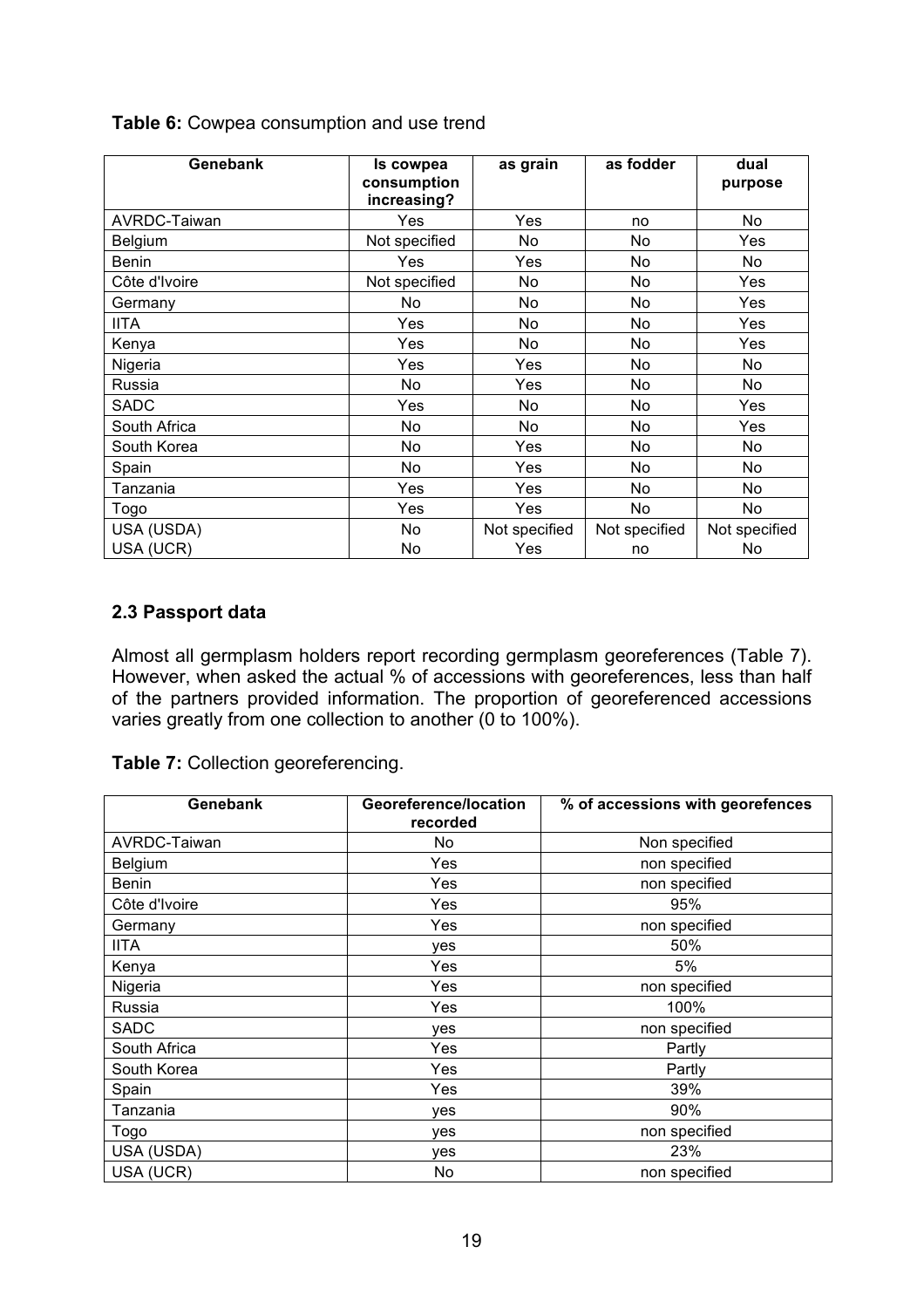#### **2.4 Characterization data**

Most of the germplasm holders use IPGRI or IPGRI-based descriptors to characterize their germplasm (Table 8). The number of descriptors used varies from 5 to 52. All African national holders record their data on Excel spreadsheets while various database systems are used by regional/international and national holders outside Africa. On line access to germplasm related data has only been put in place by developed country and international genebanks (Table 8).

| Genebank      | <b>Descriptors</b><br>used  | <b>Number of</b><br>descriptors<br>used | Data record                  | On line<br>access | Web site                                                            |
|---------------|-----------------------------|-----------------------------------------|------------------------------|-------------------|---------------------------------------------------------------------|
| AVRDC-Taiwan  | <b>IPGRI</b>                | 25                                      | Access                       | Yes               | http://203.64.245.173/avgris                                        |
| Belgium       | $IPGRI +$<br>Self developed | 21                                      | Progress<br>software         | Yes               | http://www.br.fgov.be/resea<br>rch/collections/living/phase<br>olus |
| Benin         | Not specified               | not specified                           | Excel + Books                | No                | Not applicable                                                      |
| Côte d'Ivoire | <b>IPGRI</b>                | 37                                      | Excel                        | No                | Not applicable                                                      |
| Germany       | IPGRI +<br>Self developed   | not specified                           | Oracle based<br>System       | Yes               | http://www.gbis.ipk-<br>gatersleben.de/gbis_i/                      |
| <b>IITA</b>   | IPGRI +<br>Self developed   | 52                                      | Self developed<br>data base  | Yes               | http://www.iita.org                                                 |
| Kenya         | <b>IPGRI</b>                | not specified                           | Access                       | No                | Not applicable                                                      |
| Nigeria       | Not specified               | not specified                           | Excel                        | No                | Not applicable                                                      |
| Russia        | Self developed              | not specified                           | Excel + Paradox              | Yes               | www.vir.nw.ru                                                       |
| <b>SADC</b>   | IPGRI +<br>Self developed   | not specified                           | Self developed<br>data base  | Yes               | http://www.spgrc.org (ready<br>by mid-2010)                         |
| South Africa  | <b>IPGRI</b>                | 5                                       | Excel                        | No                | Not applicable                                                      |
| South Korea   | Self developed              | 23                                      | Self developed<br>data base  | Yes               | www.genebank.go.kr                                                  |
| Spain         | <b>IPGRI</b>                | 10                                      | Access                       | Yes               | www.inia.es                                                         |
| Tanzania      | <b>IPGRI</b>                | not specified                           | Excel + Books                | No.               | Not applicable                                                      |
| Togo          | Not specified               | not specified                           | Excel                        | No                | Not applicable                                                      |
| USA (USDA)    | Self developed              | 32                                      | GRIN + Excel+<br>Field books | Yes               | http://www.ars-<br>grin.gov/npgs/                                   |
| USA (UCR)     | Self developed              | 8                                       | Access database              | No                | Not applicable                                                      |

**Table 8:** Germplasm description, data record and access

#### **2.5 Conservation standard**

The conservation standards varies greatly amongst germplasm holders (Table 9). As expected, high conservation standard are observed in developed countries and international/regional genebanks (Table 9). Several African holders are maintaining their germplasm in sub-optimal conditions (relatively high temperature and non-air tight containers).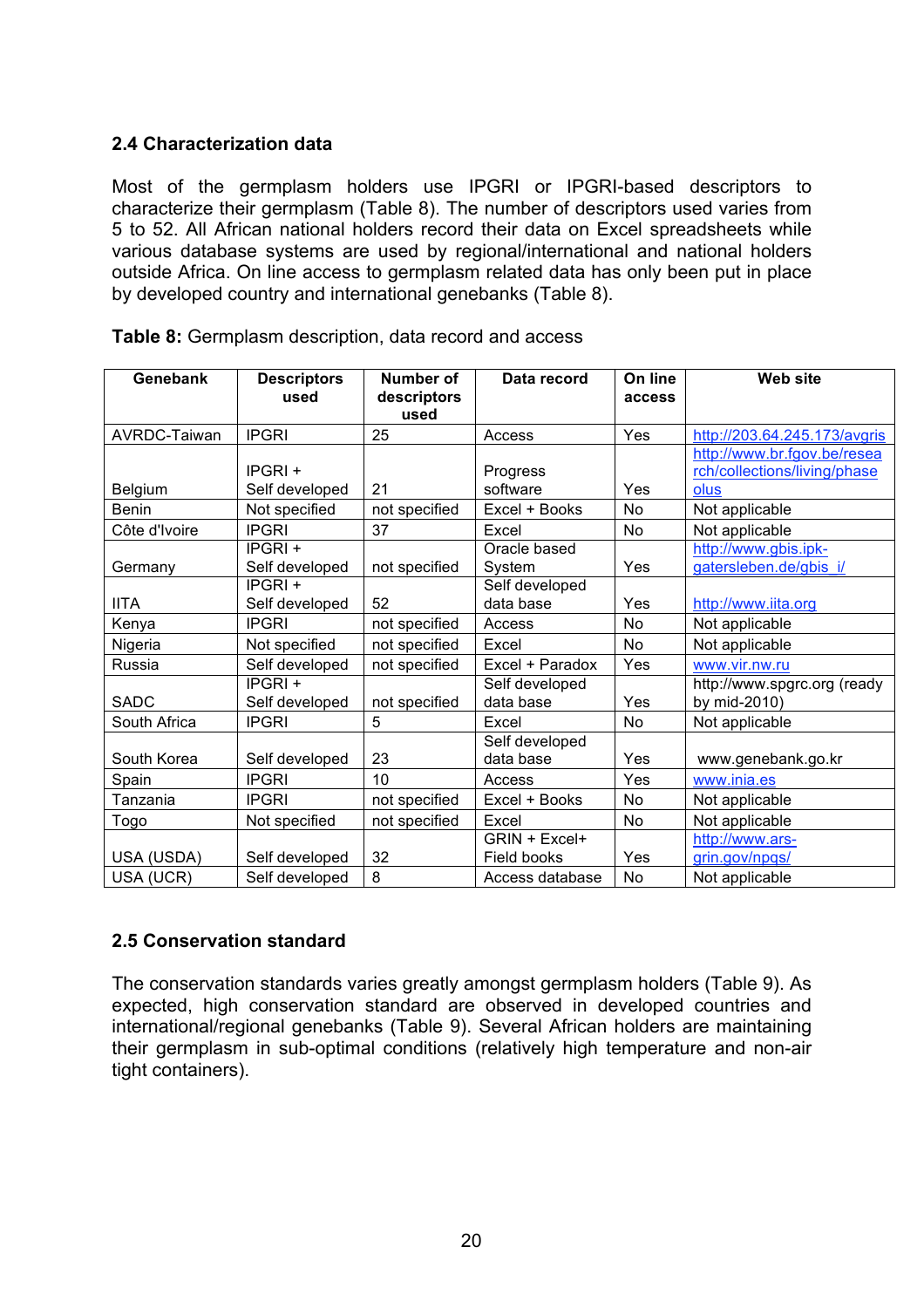**Table 9:** Temperature conditions and containers used for storage (Long term = below -15<sup>o</sup>C; Short term = Ambient; Medium term = below 8<sup>o</sup>C).

| Genebank            | <b>Storage Type</b>         | <b>Container</b>                         |
|---------------------|-----------------------------|------------------------------------------|
| <b>AVRDC-Taiwan</b> | Medium and long term        | Air tight                                |
| Belgium             | Long term                   | Air tight                                |
| Benin               | Short term                  | Non air tight                            |
| Côte d'Ivoire       | Medium term                 | Non air tight                            |
| Germany             | Long term                   | Air tight under vacuum                   |
| <b>IITA</b>         | Medium and long term        | Both air and non air tight               |
| Kenya               | Medium and long term        | Air tight                                |
| Nigeria             | Medium and long term        | Both air and non air tight               |
| Russia              | Medium, short and long term | Non air tight and air tight under vacuum |
| SADC                | Long term                   | Both air and non air tight               |
| South Africa        | Medium term                 | Non air tight                            |
| South Korea         | Medium and long term        | Both air and non air tight               |
| Spain               | Medium and long term        | Air tight and Air tight under vacuum     |
| Tanzania            | Long and short term         | Air tight under vacuum                   |
| Togo                | Medium and short term       | Non air tight                            |
| USA (USDA)          | Medium and long term        | Air tight                                |
| USA (UCR)           | Long term                   | Non air tight                            |

Only 60% of the germplasm holders check seed water content (WC) prior to storage (Table 10). Most of them (80%) check the initial germination rate of the seeds prior to storage, while only 66% monitor their viability during storage. The decision tool for regeneration is either empiric (every 4 to 20 years depending on holder) or based on actual seed viability (germination <85%) or both. The majority of the germplasm holders report following precise guidelines for the regeneration of germplasm.

**Table 10:** Details on germplasm handling as described by national, regional and international germplasm holders.

| Genebank            | <b>Initial</b><br>germination<br>check | <b>Initial</b><br><b>WC</b><br>check | Viability<br>monitoring<br>during | <b>Stock</b><br>monitoring | Regeneration<br>frequency/<br><b>Decision</b> | Regeneration<br>guidelines<br>available |
|---------------------|----------------------------------------|--------------------------------------|-----------------------------------|----------------------------|-----------------------------------------------|-----------------------------------------|
|                     |                                        |                                      | storage                           |                            |                                               |                                         |
| <b>AVRDC-</b>       |                                        |                                      |                                   |                            |                                               |                                         |
| Taiwan              | No.                                    | Yes                                  | <b>No</b>                         | Yes                        | Low stock                                     | Yes                                     |
|                     |                                        |                                      |                                   |                            | low viability or                              |                                         |
| <b>Belgium</b>      | Yes                                    | Yes                                  | Yes                               | Yes                        | low stock                                     | Yes                                     |
| <b>Benin</b>        | Yes                                    | Yes                                  | No.                               | Yes                        | None                                          | No.                                     |
| Côte                |                                        |                                      |                                   |                            |                                               |                                         |
| d'Ivoire            | Yes                                    | Yes                                  | No                                | Yes                        | Every 5 years                                 | Yes                                     |
|                     |                                        |                                      |                                   |                            | <b>Every 15-20</b>                            |                                         |
| Germany             | Yes                                    | No                                   | Yes                               | Yes                        | vears                                         | Yes                                     |
|                     |                                        |                                      | <b>Yes</b>                        |                            | Low stock                                     |                                         |
| <b>IITA</b>         | Yes                                    | Yes                                  | (backlog)                         | Yes                        | or/and viability                              | Yes                                     |
| Kenya               | Yes                                    | Yes                                  | Yes                               | Yes                        | Viability<85%                                 | Yes                                     |
| <b>Nigeria</b>      | Yes                                    | No                                   | <b>No</b>                         | Yes                        | Every 5 years                                 | No                                      |
|                     |                                        |                                      |                                   |                            | Every 5 to 20                                 |                                         |
| <b>Russia</b>       | Yes                                    | No                                   | Yes                               | Yes                        | vears                                         | Yes                                     |
| <b>SADC</b>         | Yes                                    | Yes                                  | Yes                               | No                         | Viability <85%                                | Yes                                     |
|                     |                                        | <b>Not</b>                           | <b>Not</b>                        | <b>Not</b>                 |                                               |                                         |
| <b>South Africa</b> | not specified                          | specified                            | specified                         | specified                  | Not specified                                 | Not specified                           |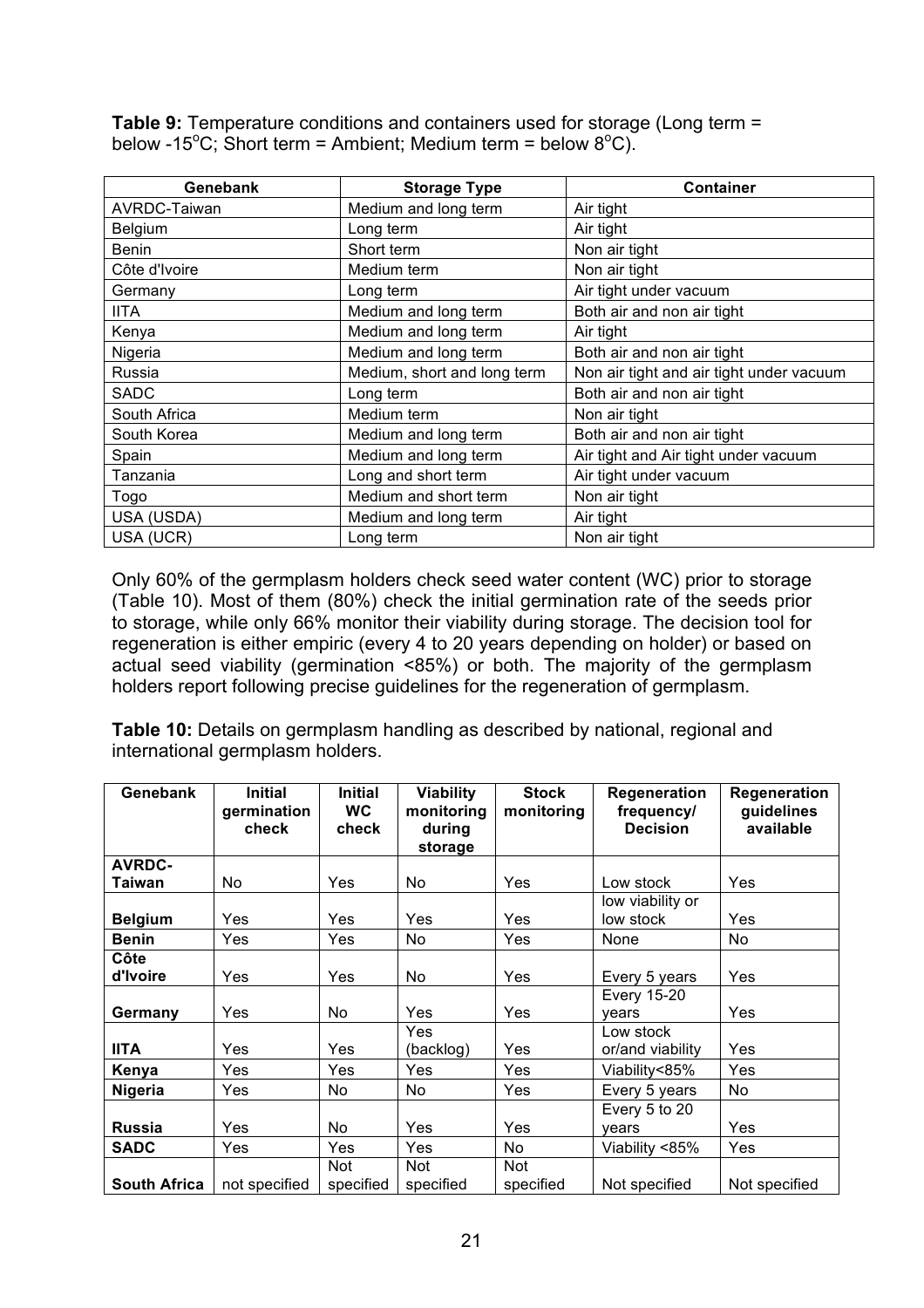|                    |           |     |     |            | low viability or |     |
|--------------------|-----------|-----|-----|------------|------------------|-----|
| <b>South Korea</b> | Yes       | Yes | Yes | Yes        | low stock        | No  |
| <b>Spain</b>       | Yes       | Yes | Yes | Yes        | Viability <85%   | No  |
| Tanzania           | <b>No</b> | Yes | Yes | Yes        | Viability <85%   | Yes |
| Togo               | No        | No  | No  | No         | Not specified    | Yes |
| <b>USA (USDA)</b>  | Yes       | No  | Yes | Yes        | When needed      | Yes |
|                    |           |     |     | <b>Not</b> |                  |     |
| USA (UCR)          | no        | no  | no  | specified  | Not specified    | No  |

The main constraints reported by African holders for germplasm conservation are the reliability of electricity (40%), the lack of appropriate containers (40%), high humidity (20%), some pest and disease incidence (bruchids and fungus) and the lack and sustainability of funding (data not shown).

#### **2.6 Safe duplication**

Eight out of the 17 germplasm holders reported safety duplicating their germplasm (Table 11).

| Genebank      | <b>Duplication of</b><br>germplasm | <b>Location of duplication</b>               |
|---------------|------------------------------------|----------------------------------------------|
| AVRDC-Taiwan  | Yes                                | Svalbard and NPGRC                           |
| Belgium       | Not specified                      | Not applicable                               |
| <b>Benin</b>  | No.                                | Not applicable                               |
| Côte d'Ivoire | No.                                | Not applicable                               |
| Germany       | Yes                                | Svalbard, Spitsbergen (Norway)               |
| Kenya         | Yes                                | Kew Gardens, IITA, CIAT. AVRDC, Svalbard     |
| <b>IITA</b>   | Yes                                | Svalbard, Saskatoon                          |
| Nigeria       | No                                 | Not applicable                               |
| Russia        | Yes                                | Kuban National Seed store                    |
| SADC          | Yes                                | SADC respective national genebank + Svalbard |
| South Africa  | Yes                                | <b>IITA</b>                                  |
| South Korea   | No.                                | Not applicable                               |
| Spain         | No                                 | Not applicable                               |
| Tanzania      | Yes                                | <b>SADC</b>                                  |
| Togo          | No                                 | Not applicable                               |
| USA (USDA)    | No.                                | Not applicable                               |
| USA (UCR)     | Yes                                | <b>USDA</b>                                  |

**Table 11:** Safe duplication and location

#### **2.7 Distribution**

Five out of the 17 germplasm holders report free access to their entire collection. Where this is not the case, the %age of germplasm available for distribution varies between 4-85%. More than half of the germplasm holders report international distribution and most of them issue material transfer agreement. More than 80% of the surveyed institutes are aware of the International Treaty on PGRFA (data not shown). Germplasm is equally distributed to universities and NARS, while distribution to farmers and the private sector is less important (data not shown).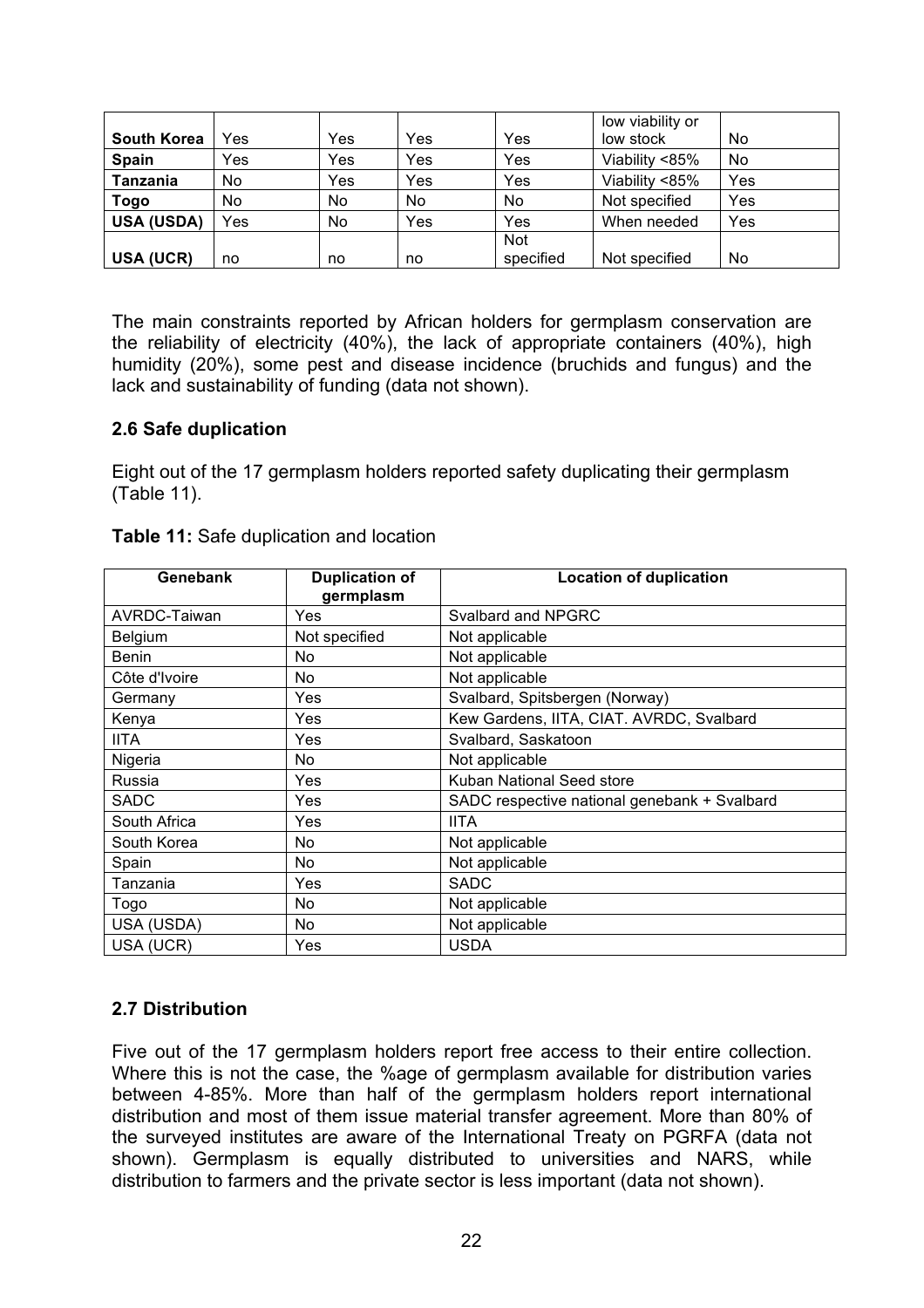| Genebank       | Germplasm<br>available<br>without<br>restriction | % available   | <b>International</b><br>distribution | <b>Seed</b><br>shipment    | <b>MTA</b> issued for<br>distribution |
|----------------|--------------------------------------------------|---------------|--------------------------------------|----------------------------|---------------------------------------|
| AVRDC-Taiwan   | Yes                                              | 85            | Yes                                  | Courier or<br>regular mail | Yes                                   |
| <b>Belgium</b> | Yes                                              | 100           | Yes                                  | Not specified              | Yes                                   |
| <b>Benin</b>   | Yes                                              | 100           | No                                   | Not specified              | Not specified                         |
| Côte d'Ivoire  | No                                               | Not specified | Yes                                  | Not specified              | Yes                                   |
| Germany        | No                                               | 8             | Yes                                  | Regular mail               | Yes                                   |
| <b>IITA</b>    | Yes                                              | 100           | Yes                                  | all possible               | Yes                                   |
| Kenya          | Yes                                              | 100           | Yes                                  | Courier                    | Yes                                   |
| Nigeria        | Yes                                              | 100           | No                                   | Hand                       | Yes                                   |
| Russia         | No                                               | Not specified | Yes                                  | Regular mail               | Not specified                         |
| SADC           | No                                               | 4             | No                                   | courier and<br>hand        | No                                    |
| South Africa   | <b>No</b>                                        | Not specified | <b>No</b>                            | Not specified              | Yes                                   |
| South Korea    | No                                               | Not specified | No                                   | Regular mail               | Yes                                   |
| Spain          | No                                               | Not specified | Yes                                  | Mail, courier,<br>hand     | Yes                                   |
| Tanzania       | <b>No</b>                                        | 7             | Yes                                  | Courier and<br>hand        | Yes                                   |
| Togo           | No                                               | Not specified | No                                   | Not specified              | Not specified                         |
| USA (USDA)     | No                                               | 78            | Yes                                  | Courier or<br>regular mail | Yes                                   |
| USA (UCR)      | No                                               | 85            | Yes                                  | Courier                    | No                                    |

#### **Table 12:** Germplasm access and distribution

#### **2.8 Germplasm health**

Only 6 germplasm holders report existing indexing procedures in place (Table 13). Amongst the others, 5 mentioned support from their plant quarantine services. When asked on *Vigna* importation conditions to their own country, 47% the germplasm holders report it as either strict or very strict, versus 29% as liberal.

**Table 13:** Germplasm health related information.

| Genebank      | <b>Indexing procedures</b> | <b>Plant quarantine</b><br>support available | <b>Cowpea importation</b><br>status |
|---------------|----------------------------|----------------------------------------------|-------------------------------------|
| AVRDC-Taiwan  | Not specified              | <b>Yes</b>                                   | <b>Strict</b>                       |
| Belgium       | Not specified              | Not specified                                | Not specified                       |
| <b>Benin</b>  | Not specified              | No                                           | Not specified                       |
| Côte d'Ivoire | Not specified              | No                                           | Liberal                             |
| Germany       | Yes                        | Yes                                          | Very strict                         |
| <b>IITA</b>   | Yes                        | Yes                                          | <b>Strict</b>                       |
| Kenya         | Yes                        | Yes                                          | Liberal                             |
| Nigeria       | Yes                        | Yes                                          | Very strict                         |
| Russia        | Not specified              | <b>Yes</b>                                   | Not specified                       |
| <b>SADC</b>   | No.                        | Not specified                                | Not specified                       |
| South Africa  | Not specified              | Yes                                          | Very strict                         |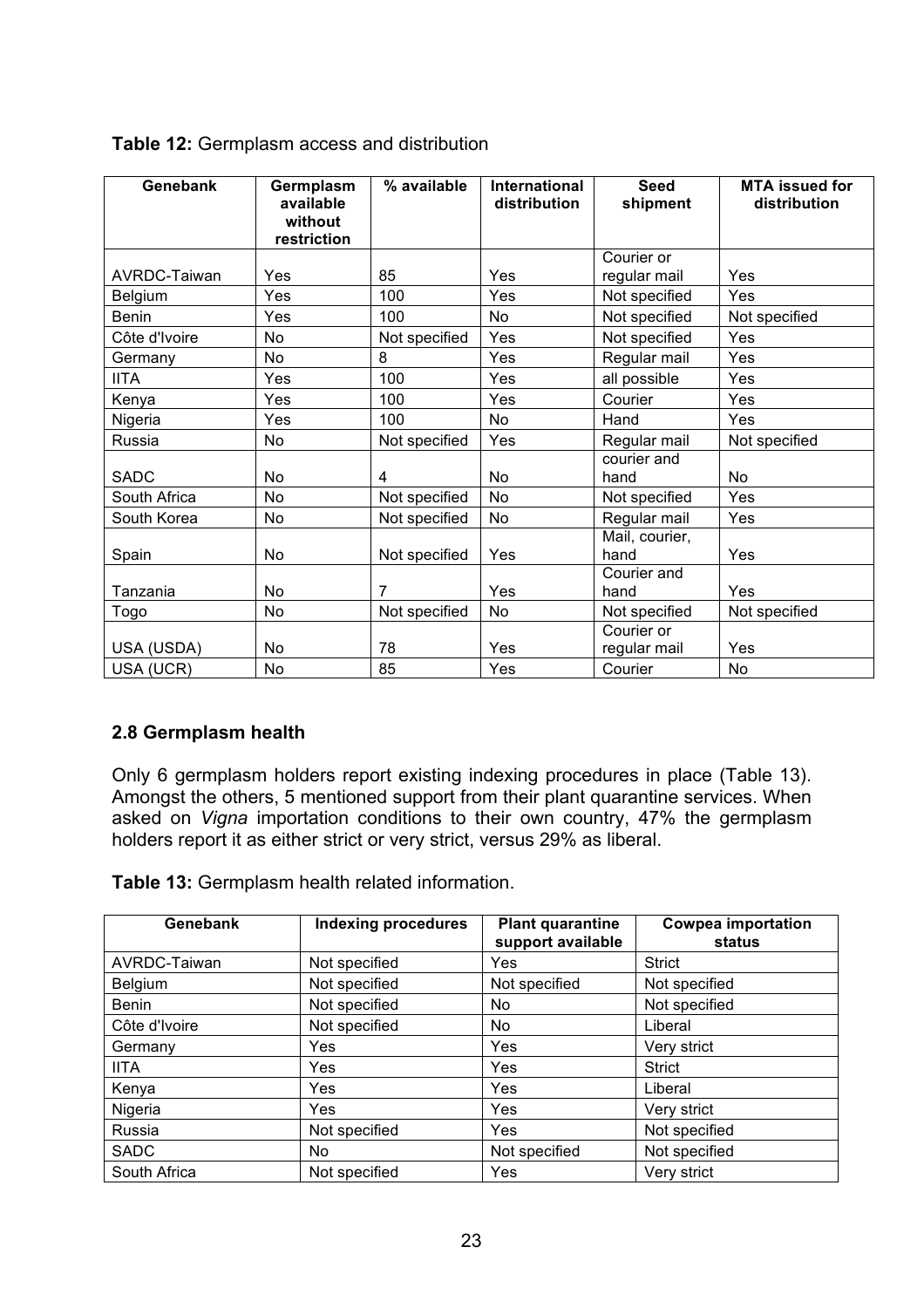| South Korea | Yes           | No  | Liberal       |
|-------------|---------------|-----|---------------|
| Spain       | Not specified | No  | Liberal       |
| Tanzania    | No.           | Yes | Very strict   |
| Togo        | No            | Yes | <b>Strict</b> |
| USA (USDA)  | Yes           | Yes | <b>Strict</b> |
| USA (UCR)   | No            | No  | Liberal       |

#### **2.9 Networking**

A little less than half of the germplasm holders reported being linked to a conservation network (Table 14). In the case of West Africa, only one country out of the 4 reported a link with GRENEWECA, which probably reflects the low level of activity of the network.

**Table 14:** Conservation network and strategy

| Genebank      | Part of a conservation<br>related network | <b>Network Name</b>                                | Regional<br>conservation<br>strategy |
|---------------|-------------------------------------------|----------------------------------------------------|--------------------------------------|
| AVRDC-Taiwan  | Not specified                             | Not applicable                                     | Not specified                        |
| Belgium       | No.                                       | Not applicable                                     | No                                   |
| <b>Benin</b>  | No                                        | Not applicable                                     | No                                   |
| Côte d'Ivoire | No.                                       | Not applicable                                     | No                                   |
| Germany       | Yes                                       | Eucarpia, ECPGR,<br>National German<br>communities | Yes                                  |
| <b>IITA</b>   | Yes                                       | SGRP System wide<br>genetic resources<br>program   | Yes                                  |
| Kenya         | Yes                                       | <b>EAPGREN</b>                                     | Yes                                  |
| Nigeria       | No.                                       | Not applicable                                     | Yes                                  |
| Russia        | Yes                                       | VIR.nw.ru                                          | Yes                                  |
| SADC          | Yes                                       | <b>SADC</b>                                        | Yes                                  |
| South Africa  | No.                                       | Not applicable                                     | N <sub>o</sub>                       |
| South Korea   | No                                        | Not applicable                                     | No                                   |
| Spain         | Yes                                       | ECPGR, AEP, AEET,<br>SEG, AEL, ISTA                | Yes                                  |
| Tanzania      | Yes                                       | <b>SADC</b>                                        | Yes                                  |
| Togo          | Yes                                       | <b>GRENEWECA</b>                                   | No                                   |
| USA (USDA)    | No.                                       | Not applicable                                     | No                                   |
| USA (UCR)     | No                                        | Not applicable                                     | No                                   |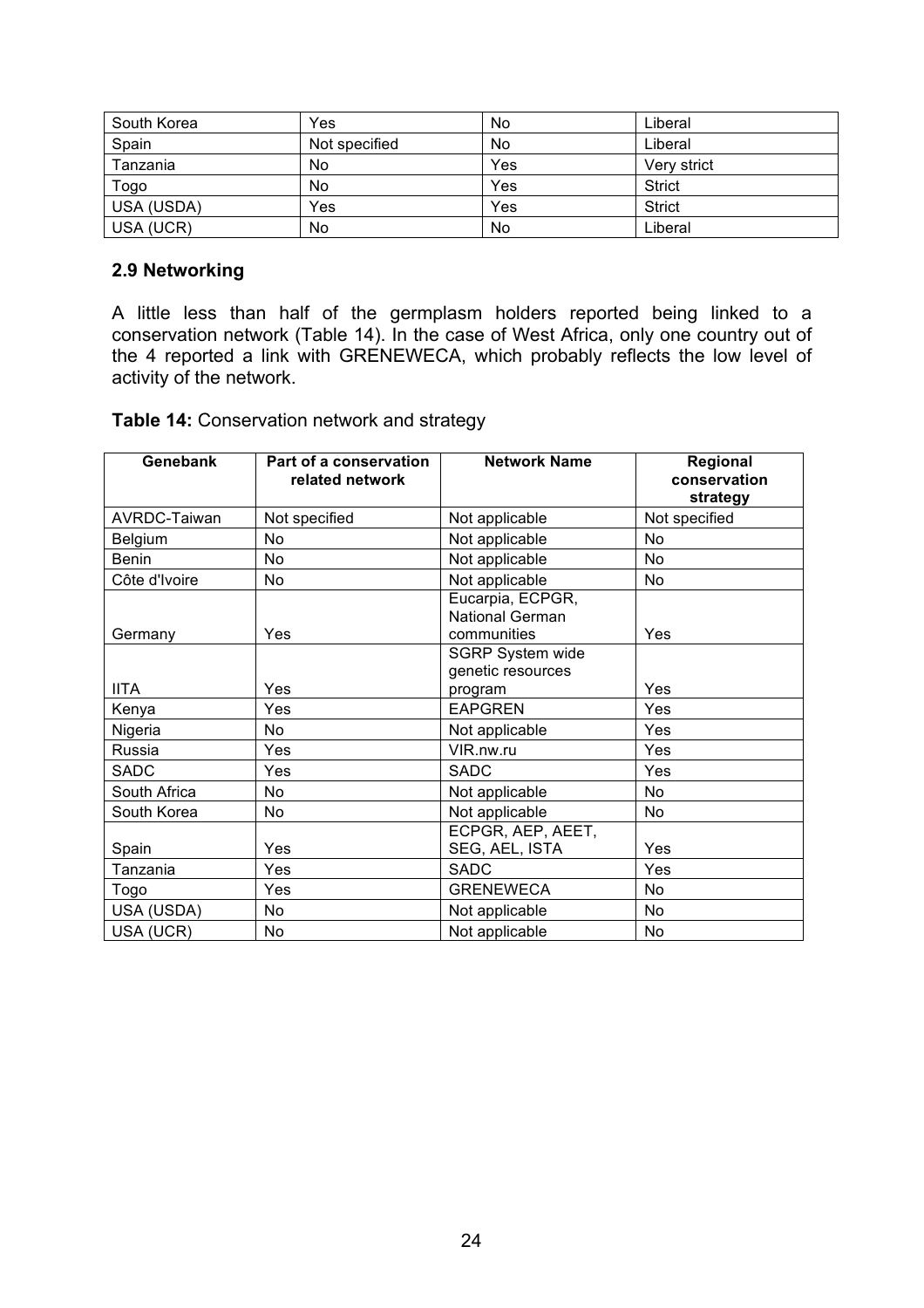# Annex 2 - List of Institutes contacted for the Cowpea Conservation **Strategy
Survey**

| Institute full name                             | Institute address              | Country         | Contact                | <b>Telephone</b> | e-mail                      |
|-------------------------------------------------|--------------------------------|-----------------|------------------------|------------------|-----------------------------|
| Institute of Crop                               | Chinese Academy of             | China           | Wang Shumin            |                  | smwang@mail.caas.net.cn     |
| Germplasm Resources                             | Agricultural                   |                 |                        |                  |                             |
|                                                 | Sciences                       |                 |                        |                  |                             |
| <b>Australian Tropical</b>                      | System, Locked                 | Australia       | Australia Plant        | +61749929130     | sally.dillon@dpi.qld.gov.au |
| <b>Crops &amp; Forages</b>                      | Bag, Biloela,                  |                 | Genetic                |                  |                             |
| <b>Genetic Resources</b>                        | Queensland 7415                |                 | <b>Resources</b>       |                  |                             |
| Centre                                          |                                |                 | Information            |                  |                             |
| <b>Agricultural Research</b>                    | New Airport Road,              | Bangladesh      | Mr M D.                |                  | md-cros@barc.gov.bd or      |
| Council (BARC)                                  | Farmgate, Dhaka                |                 | Khalequzzaman          |                  | kzarnancho55@yahoo.com      |
|                                                 |                                |                 | Akanda                 |                  |                             |
|                                                 |                                |                 | Chowdhury              |                  |                             |
|                                                 |                                |                 |                        |                  |                             |
| <b>National Botanical</b>                       | Domaine de                     | Belgium         |                        | +3222693905      | office@br.fgov.be           |
| Garden of Belgium                               | Bouchout, Meise B-             |                 |                        |                  |                             |
|                                                 | 1860                           |                 |                        |                  |                             |
| Institut National des                           |                                | Benin           | Aly Djima              | +22921300264     | Aldjim5@yahoo.fr            |
| Recherches Agricoles                            |                                |                 | National, PGR          | +22995067763     |                             |
|                                                 |                                |                 | Programme              |                  |                             |
|                                                 |                                |                 | Coordinator            |                  |                             |
| Ministry of Agriculture                         | Scrbithang, Thimphu            | <b>Bhutan</b>   | Mrs Asta Maya          | +9752351417      | tamangasta@hotmail.com      |
|                                                 |                                |                 | Tamang,                |                  |                             |
|                                                 |                                |                 | Deputy Chief           |                  |                             |
|                                                 |                                |                 | <b>Biodiversity</b>    |                  |                             |
|                                                 |                                |                 | Officer                |                  |                             |
| Institute de                                    |                                | <b>Burkina</b>  | Dr Issa Drabo,         | +22650446510     | idrab@yahoo.fr              |
| l'Environment et des                            |                                | Faso            | Cowpea Breeder         | +22670716621     |                             |
| Recherches Agricoles                            |                                |                 |                        |                  |                             |
| Institute of Plant                              | Str Drujba 2 4122              | <b>Bulgaria</b> | <b>Ms Siyka</b>        | +35932629026     | siika_angelova@yahoo.com    |
| Genetic Resources "K                            | Sadovo, Plovdiv                |                 | Angelova               |                  |                             |
| Malkov"                                         | district                       |                 |                        |                  |                             |
| Institute of Plant                              | Agricultural                   | <b>Bulgaria</b> | Tsvetelina             | +3593118225111   | tz_st@abv.bg                |
| <b>Genetic Resources</b>                        | University & Institute         |                 | Dimitrova              | 9                |                             |
| (Tsvetelina Dimitrova                           | of Genetics "Doncho            |                 | Stoilova               |                  |                             |
| Stoilova)                                       | Kostoff"                       |                 |                        |                  |                             |
| Centre National de                              |                                | Côte            | Louise Akanvou         |                  | lakanvou@yahoo.fr           |
| Recherches                                      |                                | d'Ivoire        |                        |                  |                             |
|                                                 |                                |                 |                        |                  |                             |
| Agronomiques<br>Cambodian                       | National Road No3.             | Cambodia        | Mr Olu Makara          | +85523219692     | Ou.makara@card.org.jh       |
|                                                 |                                |                 | Director               |                  |                             |
| <b>Agricultural Research</b><br>and Development | Prateah Lang,<br>Dangkor Phnom |                 |                        |                  |                             |
| Institute (CARDI)                               | Penh                           |                 |                        |                  |                             |
| Georgia State Agrarian                          |                                |                 |                        |                  | akoral@mail.ru              |
|                                                 | 19, Petriashvili St.,          | Georgia         | Prof. Dr Se<br>Avandil | +9957 406751     |                             |
| <b>University</b>                               | Tbilisi                        |                 |                        |                  | akorakhashvili@yahoo.com    |
|                                                 |                                |                 | Korakhashivili         |                  |                             |
| Genebank, Leibniz                               | Correnstrasse 3,               | Germany         |                        | +49394825220     | graner@ipk-gatersleben.de   |
| Institute of Plant                              | Gatersleben 06466              |                 |                        |                  |                             |
| Genetics and Crop                               |                                |                 |                        |                  |                             |
| Plant Research                                  |                                |                 |                        |                  |                             |
| National Bureau of                              | Pusa Campus, New               | India           |                        | +911125842495    | director@nbpgr.ernet.in     |
| <b>Plant Genetic</b>                            | Delhi                          |                 |                        |                  |                             |
| Resources                                       |                                |                 |                        |                  |                             |
|                                                 |                                |                 |                        |                  |                             |
| Department of Genetic                           | National Institute of          | Japan           |                        | 0298387408       |                             |
| Resources                                       | Agrobiological                 |                 |                        |                  |                             |
|                                                 | Sciencesd, 2-1-2               |                 |                        |                  |                             |
|                                                 | Kannondai,                     |                 |                        |                  |                             |
|                                                 | Tsukuba-shi,                   |                 |                        |                  |                             |
|                                                 | Ibaraki-ken                    |                 |                        |                  |                             |
| Kenya Agricultural                              | P. O. Box 30148,               | Kenya           | Mr. Zachary            | +254202700462    | ngbk@wananchi.com           |
| Research Institite                              | Nairobi                        |                 | Kithiniji Muthamia     |                  |                             |
|                                                 |                                |                 |                        |                  |                             |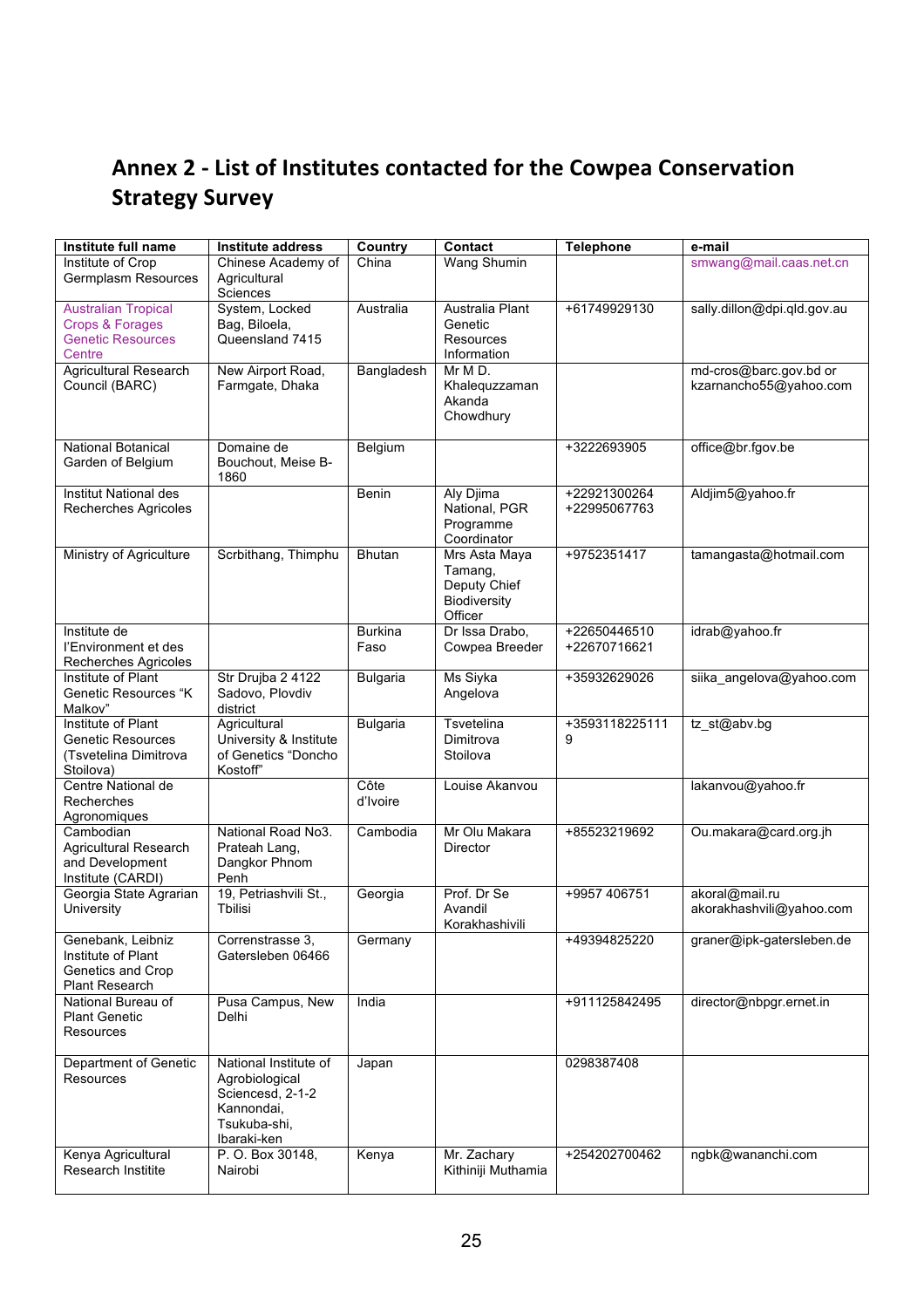| Institute full name                                                                     | <b>Institute address</b>                                                                               | Country         | Contact                                                                        | <b>Telephone</b>                              | e-mail                                          |
|-----------------------------------------------------------------------------------------|--------------------------------------------------------------------------------------------------------|-----------------|--------------------------------------------------------------------------------|-----------------------------------------------|-------------------------------------------------|
| National<br>Agrobiodiversity<br>Center                                                  |                                                                                                        | South<br>Korea  | Lee Jeongran                                                                   |                                               | kongsarang@korea.kr                             |
| Instituto de<br>Investigacao Agraria<br>de Mozambique                                   | Centro Nacional de<br>Recursos<br>Fitogeneticos, Av.<br>das FPLM, P.O. Box<br>3658, Maputo             | Moz.            | Carla do Vale,<br>Research Officer                                             | +25821460130                                  | cdovale080@gmail.com                            |
| <b>NACGRAB</b>                                                                          | Ibadan                                                                                                 | Nigeria         | <b>Sunday Aladele</b>                                                          |                                               | sundayaladele@yahoo.com                         |
| <b>Plant Genetics</b><br>Resources Program,<br>National Agricultural<br>Research Center | Park Road,<br>Islamabad                                                                                | Pakistan        | Dr Zahoor<br>Ahmed                                                             | +92519255203                                  | Zahmad51@hotmail.com                            |
| Instituto de<br>Investigacion<br>Agropecuari de<br>Panama Ismael<br>Camargo             | Rio Hato, Provincia<br>de Cocle                                                                        | Panama          | Ing. Emigdio<br>Rodrigues                                                      | +9933253                                      | icamargo@cwpanama.net<br>erodriguezq15@yahoo.es |
| <b>National Plant Genetic</b><br>Resources Laboratory<br><b>IPB/UPLB</b>                | Institute of Plant<br>Breeding, University<br>of the Philippines,<br>Los Banos College,<br>Laguna 4031 | Philippines     | Dr Jose E.<br>Hernandes,<br>Director, Crop<br>Science Cluster                  | +63495362448                                  | jehuplbca@yahoo.com                             |
| N.I. Vavilow Research<br>Institute of Plant<br>Industry (VIR)                           | 42-44 Bolshaya<br>Morskaya St., St<br>Petersburg 190000                                                | Russia          | Dr. Sergey M.<br>Alexanian, Vice<br>Director for<br>Foreign Relations          | +7812314 4848                                 | s.alexanian@vir.nw.ru                           |
| <b>Agricultural Research</b><br>Council                                                 | Vegetable and<br><b>Ornamental Plant</b><br>Institute, Private Bag<br>X293, Pretorial,                 | South<br>Africa | Lynelle                                                                        | 0128419611                                    | Ivemmenes@arc.agric.za                          |
| <b>ARC-Grain Crop</b><br>Institute                                                      | Potchefstoroom                                                                                         | South<br>Africa | Jan Asiwe                                                                      |                                               |                                                 |
| Embrapa Recursos<br>Geneticos e<br>Biotecnologia                                        | <b>CENARGEN</b><br>SAIN Parque Rural,<br>Av.Norte (Final),<br>Brasilia DF                              | <b>Brazil</b>   |                                                                                | +55614484700                                  | chadm@cenargen.embrapa.<br>br                   |
| Instituto Nacional de<br>Investigacion y<br>Technologia Agrarai y<br>Alimentaria        | Centro de Recursos<br>Fitogenetics                                                                     | Spain           | Autovia de<br>Aragon km 36,<br>Apdo. 1045,<br>Alcala de<br>Henares.<br>Mandrid | +34918819286                                  | edurne@inia.es                                  |
| <b>Plant Genetic</b><br>Resources Unit                                                  | Agricultural<br>Research<br>Corporation (ARC),<br>P. O. Box 126, Wad<br>Medani                         | Sudan           | Dr El Tahir<br>Ibrahim<br>Mohammed                                             | +249511840031<br>+249912 536114               | eltahir81@yahoo.com                             |
| <b>National Plant Genetic</b><br><b>Resources Center</b>                                | Agricultural<br>Research Division.<br><b>Malkerns Research</b><br>Station, Box 4,<br>Malkerns          | Swaziland       | Thembinkosi<br>Gumedze,<br>Paul Mkhatswa,                                      | +2685274071                                   | tgumedze@yahoo.co.uk /<br>mrs@realnet.co.sz     |
| <b>Tanzanian National</b><br><b>Plant Genetic</b><br><b>Resources Center</b>            |                                                                                                        | Tanzania        | Mr Herman B.<br>Akonaay,                                                       | +255272509674<br>+2552708813-15<br>+255273474 | Mzee21@yahoo.com<br>genetics@habari.co.tz       |
| Field Crops Research<br>Institute                                                       | Department of<br>Agriculture<br>Phaholyothin, RD<br>Chatuchak, Bangkok<br>10900                        | Thailand        | Dr Veerana<br>Sinsawat Forrer                                                  | +662579 3930<br>ext. 214                      | veeranalein@yahoo.com,<br>sumana56@hotmail.com  |
| Institut Togolais de la<br>Recherche<br>Agronomique                                     |                                                                                                        | Togo            | Dr Hadyatou<br>Dantsey-Barry<br>Dr Koffi Kombate                               | +22822521                                     | kombate_koffi@yahoo.fr                          |
| <b>USDA</b>                                                                             | Griffin, Georgia                                                                                       | <b>USA</b>      | Gary A.<br>Pederson                                                            |                                               |                                                 |
| University of California<br>Riverside                                                   | 900 Univ. Ave.,<br>Riverside, CA<br>92521-0124                                                         | <b>USA</b>      | Dr Jeff Ehlers                                                                 |                                               | jeff.ehlers@ucr.edu                             |